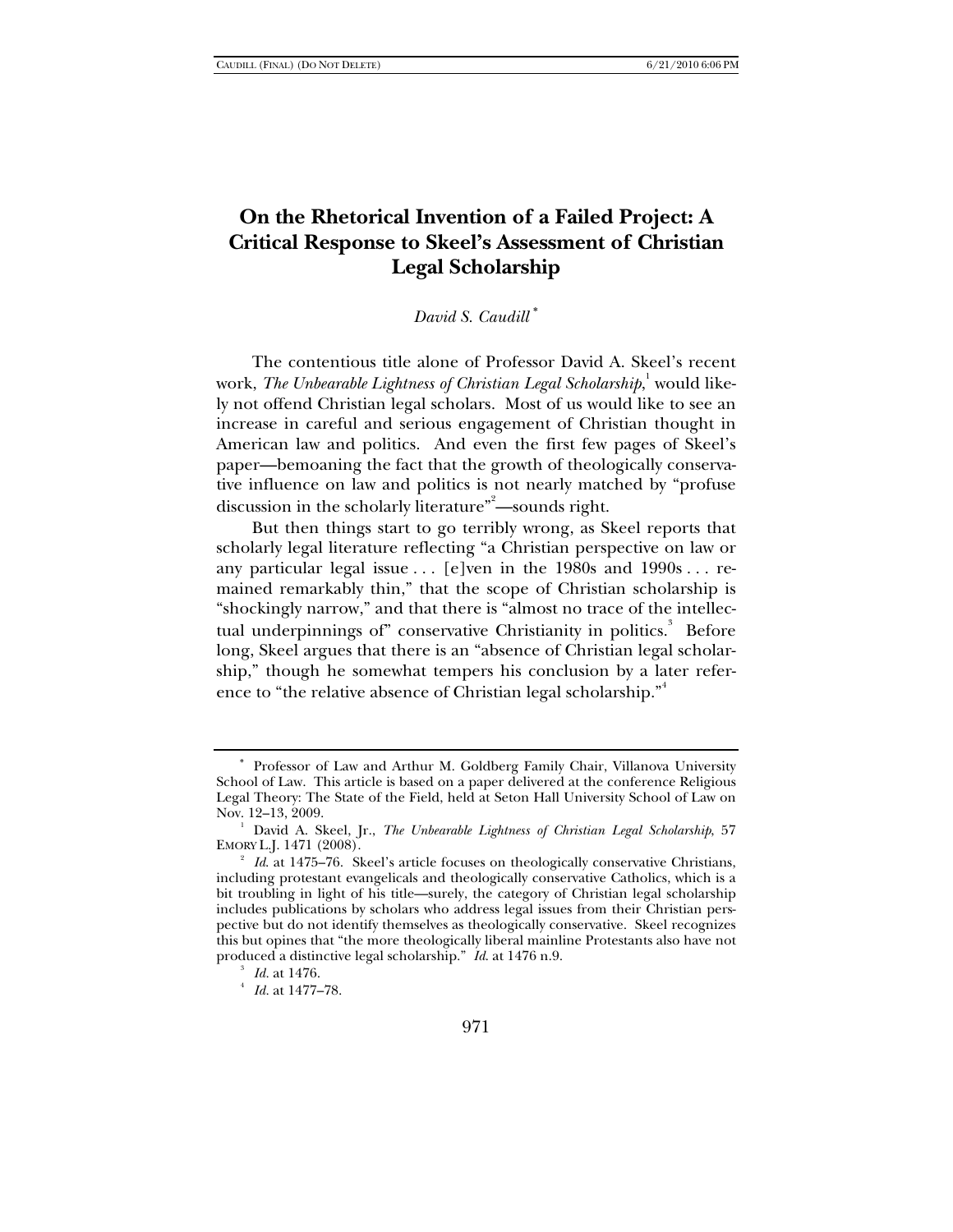Of course, there *is* a body of Christian legal scholarship. Skeel therefore tacks and authoritatively explains that most scholars "invariably" find themselves writing about the religion clauses—"the church-state literature is almost the only place one can find extensive Christian legal scholarship."<sup>5</sup> *Almost*? Well, for Skeel there are "a handful of other areas—most notably Catholic scholarship informed by . . . the long tradition of natural law theory."6 *Extensive*? Well, yes, but there is nevertheless for Skeel a "dearth of Christian legal scholarship," notwithstanding "important Christian legal scholarship," including, in addition to church-state and natural law literature, works in "international human rights, Christian lawyering, and Christian legal history."<sup>7</sup> *Dearth*? Well, yes, because all of these are for Skeel "limited areas," and they seemingly do not qualify under Skeel's definition of Christian legal scholarship.<sup>9</sup> Hence there is a "strange absence of a rich body of Christian legal scholarship throughout the entire twentieth century."<sup>10</sup>

That *would* be strange, if it were true; it would be amazing, but it is not the case. Nevertheless, Ted Olsen reads Skeel's article and declares that Skeel has "chronicle[d] the scandal of the Christian legal  $\text{mind.}^{311}$  My argument is that this scandal was rhetorically constructed, because Skeel eliminates a lot of Christian scholarship in order to support his "unbearable lightness" thesis. He states that "[u]ntil very recently, legal scholars have stayed almost entirely on the sidelines," seldom reflecting "on the relationship between Christianity and the secular law."<sup>12</sup> Never mind the hundreds of articles and books, not only in the areas Skeel identifies and then minimizes

<sup>11</sup> Ted Olson, *Hope for Christian Legal Scholarship*, CHRISTIANITY TODAY, Jan. 21, 2008. http://blog.christianitytoday.com/ctliveblog/archives/2008/01/hope for 2008, http://blog.christianitytoday.com/ctliveblog/archives/2008/01/hope\_for\_ christ.html. 12 Skeel, *supra* note 1, at 1480.

<sup>5</sup> *Id.* at 1478.

*Id.* 

Skeel, *supra* note 1, at 1479.

*Id*. 9

Christian legal scholarship must provide either a theory derived from scripture or tradition, or a "descriptive theory that explains some aspect of the influence of Christianity on law, or of law on Christianity"; and "must seriously engage the best secular scholarship treating the same issues." *Id.* It is neither clear why these standards must be met, nor how all of the extensive, important scholarship that Skeel elides fails to meet these standards. 10 *Id.* at 1480*.*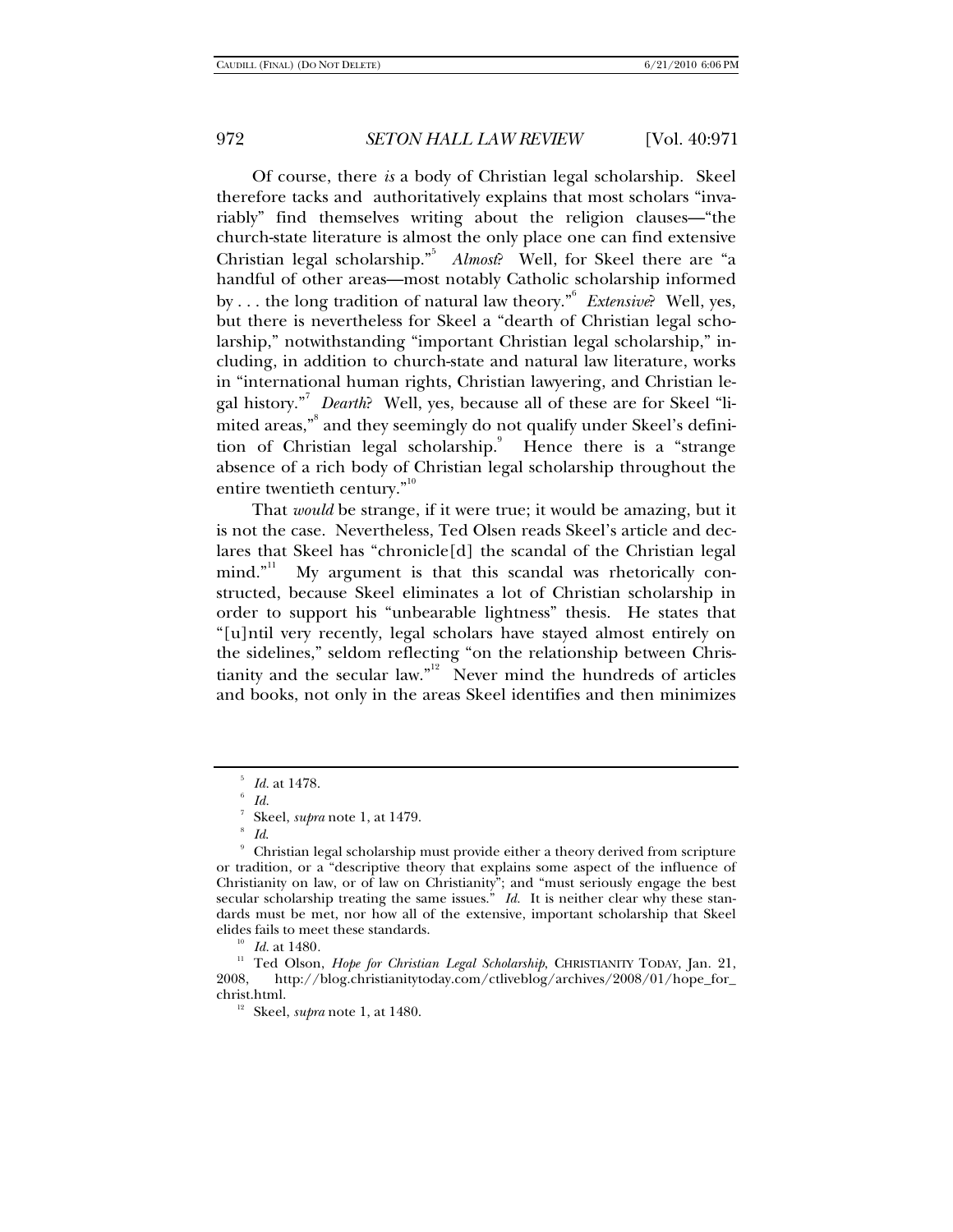(natural law theory, $13$  church and state relations, $14$  human rights, $15$ Christian lawyering,<sup>16</sup> and Christian legal history<sup>17</sup>), but also on the

<sup>14</sup> See generally, e.g., STEVEN D. SMITH, FOREORDAINED FAILURE: THE QUEST FOR A CONSTITUTIONAL PRINCIPLE OF RELIGIOUS FREEDOM (1995); John Kuhn Bleimaier, *God, Man and the Law*, 39 CATH. LAW. 277 (2000); Robin W. Lovin, *Church and State in an Age of Globalization*, 52 DEPAUL L. REV. 1 (2002); Charles I. Lugosi, *The Rejection of Divine Law in American Jurisprudence: The Ten Commandments, Trivia, and the Stars and Stripes*, 83 U. DET. MERCY L. REV. 641 (2006); Michael Stokes Paulsen & Steffen N. Johnson, *Essay: Scalia's Sermonette*, 72 NOTRE DAME L. REV. 863 (1997); C. Scott Pryor & Glenn M. Hoshauer, *Puritan Revolution and the Law of Contracts*, 11 TEX. WESLEYAN L. REV. 291 (2005); Rousas J. Rushdoony, *The Private and Public Domains*, 71 NOTRE DAME L. REV. 631 (1996).<br><sup>15</sup> See generally, e.g., Martin Shupack, *The Churches and Human Rights: Catholic and* 

*Protestant Human Rights Views as Reflected in Church Statements*, 6 HARV. HUM. RTS. J. 127 (1993); Michelle L. Mack, Note, *Religious Human Rights and the International Human Rights Community: Finding Common Ground—Without Compromise*, 13 NOTRE DAME J.L.

<sup>16</sup> See generally, e.g., John E. Acuff, *The Wrong Question*, 32 PEPP. L. REV. 545 (2005); Charles R. Ajalat, *Practice, Church, Life, and Society*, 27 TEX. TECH L. REV. 933 (1996); Joseph Allegretti, *Clients, Courts, and Calling: Rethinking the Practice of Law*, 32 PEPP. L. REV. 395 (2005); Joseph Allegretti, *A Lawyer's Miscellany: Scriptural Resources for Christian Lawyers*, 26 FORDHAM URB. L.J. 1183 (1999); Joseph G. Allegretti, The Lawyer's Calling *Revisited: Second Look or Second Thoughts?*, 75 ST. JOHN'S L. REV. 267 (2001); Thomas G. Bost & L. Timothy Perrin, *Practicing Law as a Christian: Restoration Movement Perspectives*, 32 PEPP. L. REV. 419 (2005); John M. Breen, *Baccalaureate Mass Reflection the Catholic Lawyer: Justice and the Incarnation*, 39 CATH. LAW. 269 (2000); John M. Breen, *The Catholic Lawyer: "Faith" in Three Parts*, 20 NOTRE DAME J.L. ETHICS & PUB.

<sup>13</sup> *See generally, e.g.*, Gary T. Amos, *Unalienable Rights: The Biblical Heritage*, 8 J. CHRISTIAN JURISPRUDENCE 9 (1990); Gerard V. Bradley, *Natural Law*, *in* CHRISTIAN PERSPECTIVES ON LEGAL THOUGHT 277 (Michael W. McConnell, Robert F. Cochran, Jr. & Angela C. Carmella eds., 2001); Patrick McKinley Brennan, *The Contributions of Catholics to the Socio-Political Order*, 56 CATH. U. L. REV. 1221 (2007); Patrick McKinley Brennan, *Law, Natural Law, and Human Intelligence: Living the Correlation*, 55 CATH. U. L. REV. 731 (2006); Patrick McKinley Brennan, *Who's Responsible for the Natural Law? Comments on Thomas Berg's "John Courtney Murray and Reinhold Niebuhr: Natural Law and Christian Realism*,*"* 4 J. CATH. SOC. THOUGHT 29 (2007); R.H. Helmholz, *Natural Human Rights: The Perspective of* Ius Commune, 52 CATH. U. L. REV. 301 (2003); Philip E. Hesch & Christopher J. Grabarek, *Towards the Deconstruction of Relativism*, 6 ST. THOMAS L. REV. 349 (1994); Douglas Kmiec, *America's "Culture War"—The Sinister Denial of Virtue and the Decline of Natural Law*, 13 ST. LOUIS U. PUB. L. REV. 183 (1993); Raymond B. Marcin, *Natural Law, Homosexual Conduct, and the Public Policy Exception*, 32 CREIGHTON L. REV. 67 (1998); Kerry L. Morgan, *A Constitutional Presidency*, 7 J. CHRISTIAN JURISPRUDENCE 45 (1988); Joan Lockwood O'Donovan, *Law and Redemption: Political Judgment and the Church's Proclamation*, 36 PEPP. L. REV. 573 (2009); Andrew Phang, *American Jurisprudence Through Christian Eyes—Beyond the Nightmare and the Noble Dream*, 81 U. DET. MERCY L. REV. 867 (2004); C. Scott Pryor, *God's Bridle: John Calvin's Application of Natural Law*, 22 J.L. & RELIGION 225 (2006); Thurston Howard Reynolds II, *Natural Law Jurisprudence of the Sermon on the Law*, 31 OHIO N.U. L. REV. 231 (2005); Joseph Story, *Natural Law*, 7 J. CHRISTIAN JURISPRUDENCE 31 (1988); Gerald R. Thompson, *The Unalienable Right of Property: Examining the Fourth and Fifth Amendments*, 8 J. CHRISTIAN JURISPRUDENCE 189, 189–203 (1990); Herbert W. Titus, *The*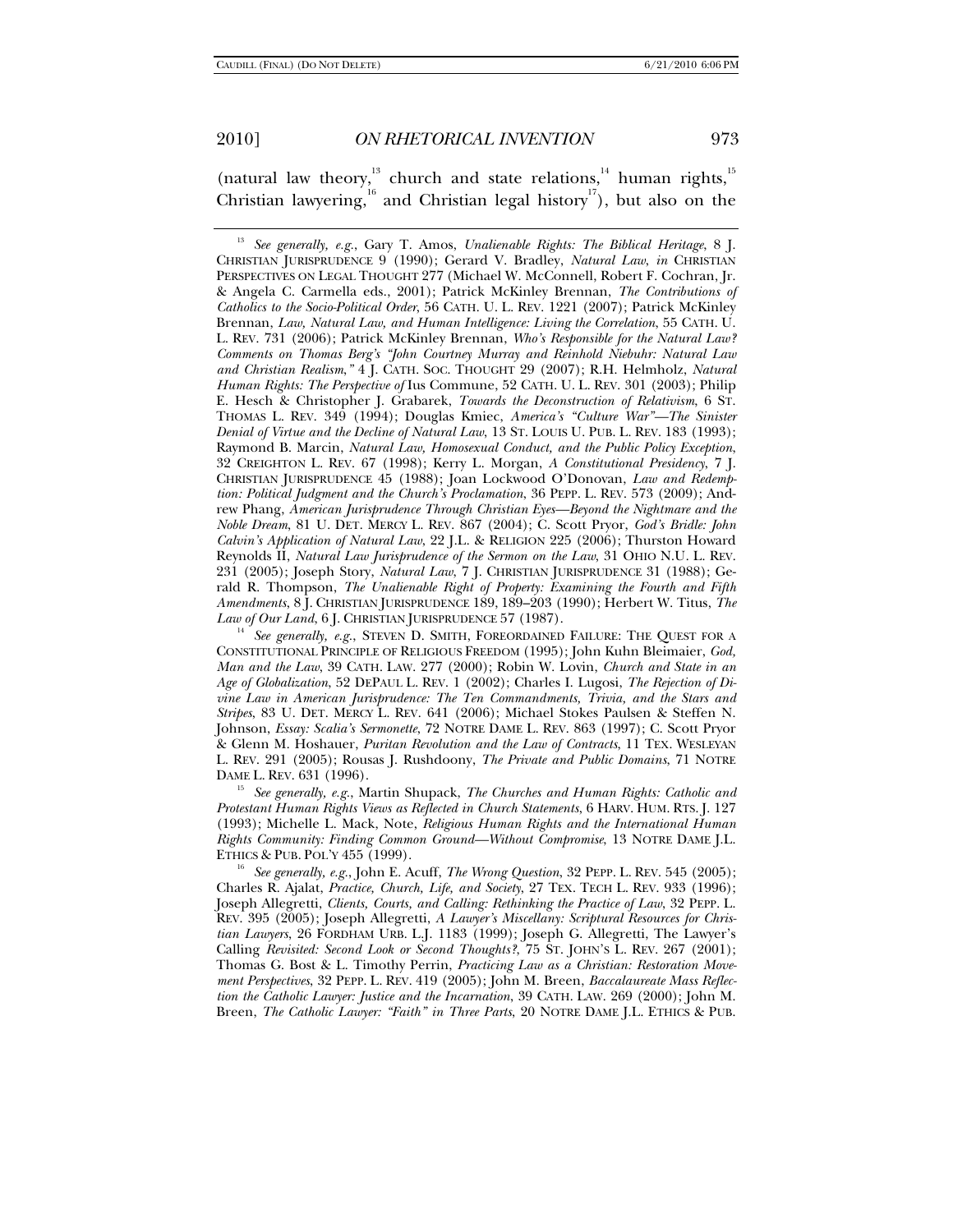topics of religious sources of law,<sup>18</sup> the relationship between religion and law, $^{^{19}}$  justice studies, $^{^{20}}$  tax, $^{^{21}}$  legal ethics, $^{^{22}}$  the abortion debate, $^{^{23}}$ 

POL'Y 431 (2006); Robert F. Cochran, Jr., *Can the Ordinary Practice of Law be a Religious Calling?*, 32 PEPP. L. REV. 373 (2005); Robert F. Cochran, Jr., *Professionalism in the Postmodern Age: Its Death, Attempts at Resuscitation, and Alternate Sources of Virtue*, 14 NOTRE DAME J.L. ETHICS & PUB. POL'Y 305 (2000); John M. A. DiPippa, *Jacob's Blessing, Cooperative Grace, and Practicing Law with a Limp*, 38 CATH. LAW. 265 (1998); Dan Edwards, *A Theological Primer: The Underlying Conventions of Theological Practice*, 53 MERCER L. REV. 1151 (2002); Samuel E. Ericcson, *The Lawyer-as-Advocate*, 2 J. CHRISTIAN JURISPRUDENCE 139 (1981); Nitza Milagros Escalera, *A Christian Lawyer's Mandate to Provide Pro Bono Publico Service*, 66 FORDHAM L. REV. 1393 (1998); F. Giba-Matthews, *Vocation as a Curse*, 26 FORDHAM URB. L.J. 1149 (1999); Lee Hardy, *A Larger Calling Still*, 32 PEPP. L. REV. 383 (2005); Emily Fowler Hartigan, *Practicing and Professing Spirit in Law*, 27 TEX. TECH L. REV. 1165 (1996); Michael W. Jorgenson, *Whose Ladder Are You Climbing?*, 27 TEX. TECH L. REV. 1191 (1996); Gregory A. Kalscheur, *Ignatian Spirituality and the Life of the Lawyer: Finding God in All Things—Even in the Ordinary Practice of Law*, 46 J. CATH. LEGAL STUD. 7 (2007); M. Cathleen Kaveny, *Billable Hours in Ordinary Time: A Theological Critique of the Instrumentalization of Time in Professional Life*, 33 LOY. U. CHI. L.J. 173 (2001); Howard Lesnick, *The Consciousness of Religion and the Consciousness of Law, with Some Implications for Dialogue*, 8 U. PA. J. CONST. L. 335 (2006); Raymond B. Marcin, *Tolstoy and the Christian Lawyer*, 52 CATH. U. L. REV. 327 (2003); Joseph A. Morris, *Personal Values and the Character of the Lawyer*, 38 CATH. LAW. 241 (1998); Mark Osler, *The Lawyer's Humble Walk*, 32 PEPP. L. REV. 483 (2005); Russell G. Pearce, *The Religious Lawyering Movement: An Emerging Force in Legal Ethics and Professionalism*, 66 FORDHAM L. REV. 1075 (1998); Russell G. Pearce & Amelia J. Uelmen, *Religious Lawyering in a Liberal Democracy: A Challenge and an Invitation*, 55 CASE W. RES. L. REV. 127 (2004); L. Timothy Perrin, *Lawyer as a Peacemaker: A Christian Response to Rambo Litigation*, 32 PEPP. L. REV. 519 (2005); Thomas W. Porter, *Engaging the Law*, 27 TEX. TECH L. REV. 1285 (1996); Thomas W. Porter, Jr., *The Spirit and the Law*, 26 FORDHAM URB. L.J. 1155 (1999); Thomas L. Shaffer, *The Biblical Prophets as Lawyers for the Poor*, 31 FORDHAM URB. L.J. 15 (2003); Thomas L. Shaffer, *Faith Tends to Subvert Legal Order*, 66 FORDHAM L. REV. 1089 (1998); Thomas L. Shaffer, *Jews, Christians, Lawyers, and Money*, 25 VT. L. REV. 451 (2001); Susan J. Stabile, *The Practice of Law as a Response to God's Call*, 32 SEATTLE U. L. REV. 389 (2009); Kenneth W. Starr, *Christian Life in the Law*, 27 TEX. TECH L. REV. 1359 (1996); Kenneth W. Starr, *Christian Service in the Practice of Law*, 32 PEPP. L. REV. 451 (2005); Randall G. Styers, *Protestant Perspectives on Justice and Zealous Representation*, 28 FORDHAM URB. L.J. 1047 (2001); Mary C. Szto, *Lawyers as Hired Doves: Lessons from the Sermon on the Mount*, 31 CUMB. L. REV. 27 (2000); Melissa M. Weldon, *Honoring the Spirit in the Law: A Lawyer's Confession of Faith*,

<sup>17</sup> See generally, e.g., JOHN WITTE JR., GOD'S JOUST, GOD'S JUSTICE (2006); Frank S. Alexander, *Constituting a People*, 39 EMORY L.J. 1 (1990); Meagan E. Costello, *Smashing the Tragic Illusion of Justice: The Reprehensibility of the Death Penalty in Virginia*, 41 CATH. LAW. 255 (2001); Marci A. Hamilton, *The Calvinist Paradox of Distrust and Hope at the Constitutional Convention*, *in* CHRISTIAN PERSPECTIVES ON LEGAL THOUGHT, *supra* note 13, at 293; Michael W. McConnell, *Old Liberalism, New Liberalism, and People of Faith*, *in* 

See generally, e.g., JOHN WARWICK MONTGOMERY, THE LAW ABOVE THE LAW: WHY THE LAW NEEDS BIBLICAL FOUNDATIONS, HOW LEGAL THOUGHT SUPPORTS CHRISTIAN TRUTH INCLUDING GREENLEAF'S TESTIMONY OF THE EVANGELISTS (1975); Jeffrey Brauch & Robert Woods, *Faith, Learning and Justice in Alan Dershowitz's* The Genesis of Justice*: Toward a Proper Understanding of the Relationship Between the Bible and Modern Justice*, 36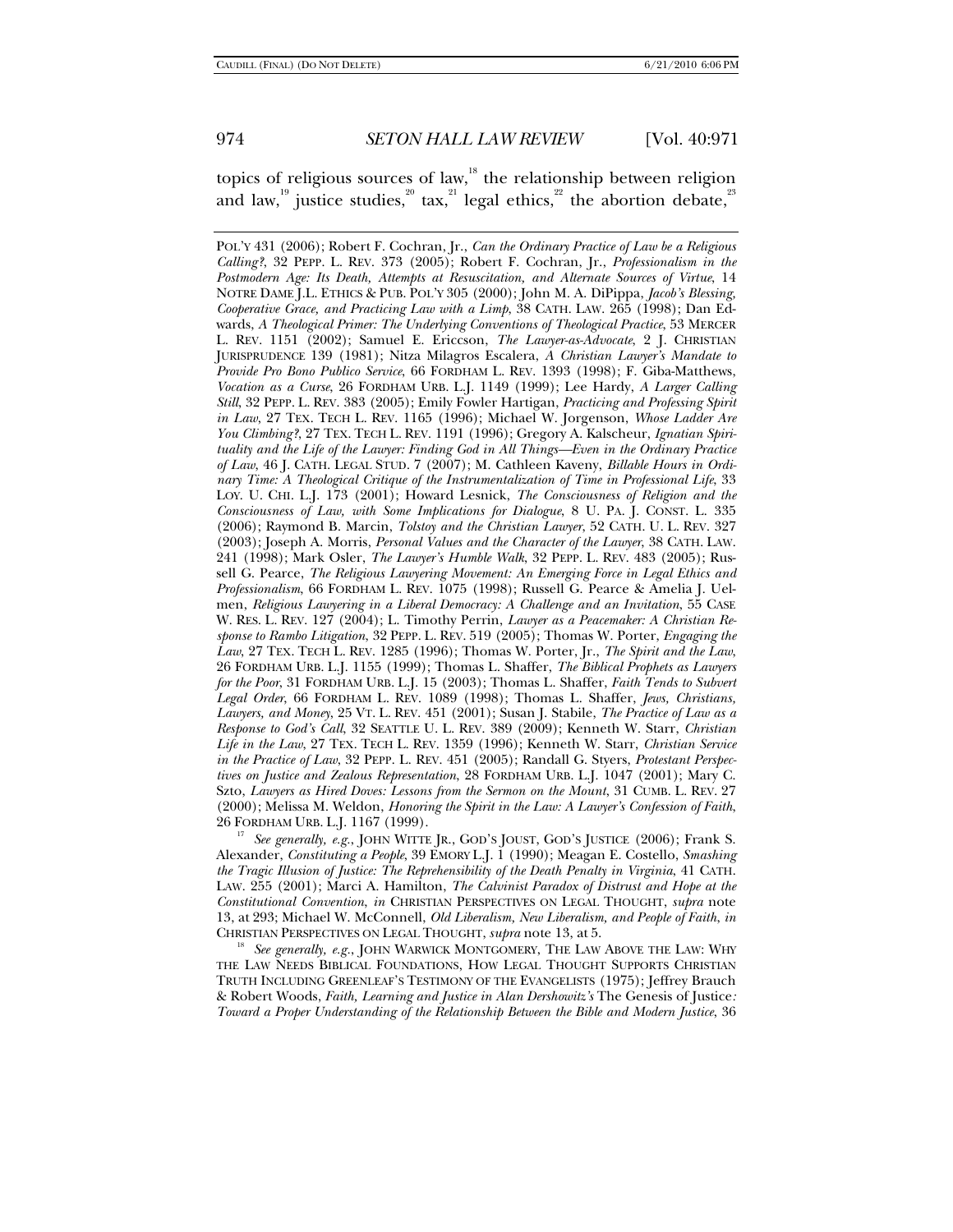VAL. U. L. REV. 1 (2001); J. Nelson Happy & Samuel Pyeatt Menefee, *Genesis!: Scriptural Citation and the* Lawyer's Bible *Project*, 9 REGENT U. L. REV. 89 (1997); Louis W. Hensler III, *Misguided Christian Attempts to Serve God Using Fear of Man*, 17 REGENT U. L. REV. 31 (2004); Russell Kirk, *The Christian Postulates of English and American Law*, 1 J. CHRISTIAN JURISPRUDENCE 49 (1980); Errol G. Rohr, *The Theological Roots of Law*, 1 J. CHRISTIAN JURISPRUDENCE 77 (1980); John W. Welch, *Biblical Law in America: Historical* 

*See generally, e.g., NORMAN ST. JOHN STEVAS, LIFE, DEATH AND THE LAW: LAW AND* CHRISTIAN MORALS IN ENGLAND AND THE UNITED STATES (1961); Frank S. Alexander, *The Foundation of Law: Theology and Law*, 54 EMORY L.J. 325 (2005); Joseph Allegretti, *The Unity of Law and Religion: A Response to Ackroyd and Vining*, 53 MERCER L. REV. 1065 (2002); Robert F. Cochran, Jr., *Christian Traditions, Culture, and Law*, *in* CHRISTIAN PERSPECTIVES ON LEGAL THOUGHT, *supra* note 13, at 242; John. J. Coughlin, *Law and Theology: Reflections on What It Means to Be Human from a Franciscan Perspective*, 74 ST. JOHN'S L. REV. 609 (2000); Richard F. Duncan, *On Liberty and Life in Babylon: A Pilgrim's Pragmatic Proposal*, *in* CHRISTIAN PERSPECTIVES ON LEGAL THOUGHT, *supra* note 13, at 354; Timothy L. Hall, *Incendiaries of Commonwealths: Baptists and Law*, *in* CHRISTIAN PERSPECTIVES ON LEGAL THOUGHT, *supra* note 13, at 340; Randy Lee, *Judaism and John Paul II: Coming to Grips with What Law Means in the Hands of God*, 45 J. CATH. LEGAL STUD. 415 (2006); Randy Lee, *Lessons to Be Learned, Lessons to Live Out: Catholicism at the Crossroads of Judaism and American Legalism*, 49 ST. LOUIS U. L.J. 367 (2005); William Joseph Wagner, *Christianity and the Civil Law: Secularity, Privacy and the Status of Objective Moral Norms*, 71 ST. JOHN'S L. REV. 515 (1997); Stephen P. Wink, *Something's Happening Here*, 27 TEX. TECH L. REV. 1393 (1996); John Witte, Jr., *Law and Religion: The Challenges of Christian Jurisprudence*, 2 U. ST. THOMAS L.J. 439 (2005); Paul J. Zwier, *Looking to "Ground Motives" for a Religious Foundation for Law*, 54 EMORY

L.J. 357 (2005). 20 *See generally, e.g.*, Angela C. Carmella, *A Catholic View of Law and Justice*, *in* CHRISTIAN PERSPECTIVES ON LEGAL THOUGHT, *supra* note 13, at 255; Timothy W. Floyd, *Lawyers and Prophetic Justice*, 58 MERCER L. REV. 513 (2007); Thomas L. Shaffer, *Should a Christian Lawyer Sign up for Simon's Practice of Justice*?, 51 STAN. L. REV. 903 (1999); Michael David Lopez, *What is Justice?*, 1999 BYU L. REV. 933 (reviewing DUNCAN B. FORRESTER, CHRISTIAN JUSTICE AND PUBLIC POLICY (1997)).

<sup>21</sup> *See generally, e.g.*, Ellen P. Aprill, *Churches, Politics, and the Charitable Contribution Deduction*, 42 B.C. L. REV. 843 (2001); Adam S. Chodorow, *Biblical Tax Systems and the Case for Progressive Taxation*, 23 J.L. & RELIGION 51 (2008); Susan Pace Hamill, *An Evaluation of Federal Tax Policy Based on Judeo-Christian Ethics*, 25 VA. TAX REV. 671

(2006). 22 *See generally, e.g.*, Joseph Allegretti, *The Theological Perspective: Lawyers, Clients, and Covenant: A Religious Perspective on Legal Practice and Ethics*, 66 FORDHAM L. REV. 1101 (1998); Joseph G. Allegretti, *Can Legal Ethics Be Christian?*, *in* CHRISTIAN PERSPECTIVES ON LEGAL THOUGHT, *supra* note 13, at 453; Joseph G. Allegretti, *In a Dark Wood: Dante as a Spiritual Guide for Lawyers*, 17 ST. THOMAS L. REV. 875 (2005); Douglas A. Allen, *A Spiritual Look at Choosing a Legal Career*, 27 TEX. TECH L. REV. 977 (1996); David T. Ball, *Interfaith Legal Services: Taking Stock of a Faith-Based Pro Bono Initiative*, 72 UMKC L. REV. 301 (2003); Milner S. Ball, *Lawyers in Context: Moses, Brandeis and the A.B.A.*, 14 NOTRE DAME J.L. ETHICS & PUB. POL'Y 321 (2000); Gordon J. Beggs, *Laboring Under the Sun: An Old Testament Perspective on the Legal Profession*, 28 PAC. L.J. 257 (1996); Teresa Stanton Collett, *Professional Versus Moral Duty: Accepting Appointments in Unjust Civil Cases*, 32 WAKE FOREST L. REV. 635 (1997); Teresa Stanton Collett, *Speak No Evil, Seek No Evil, Do No Evil: Client Selection and Cooperation with Evil*, 66 FORDHAM L. REV. 1339 (1998); Marie A. Failinger, *Propter Honoris Respectum: Is Tom*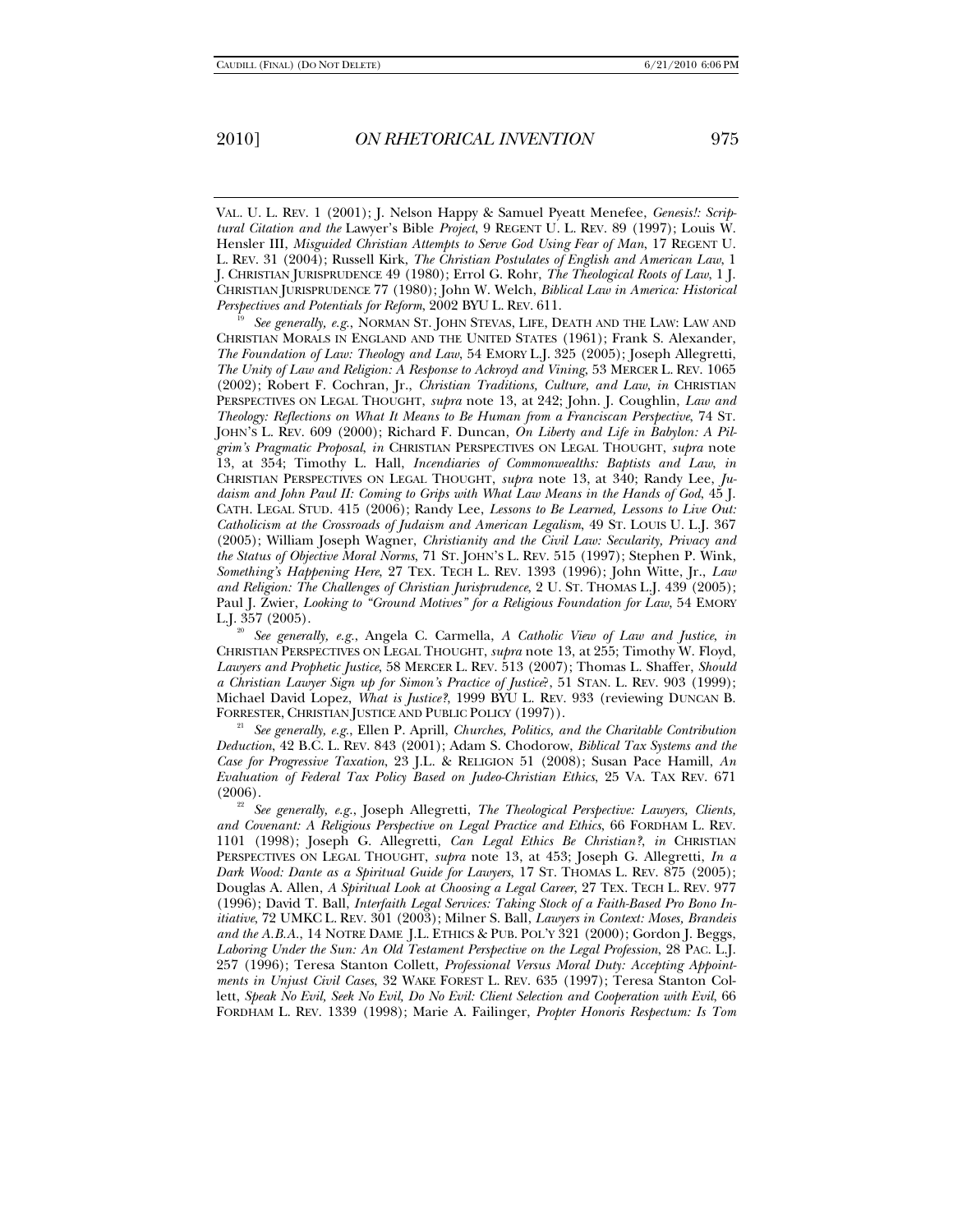*Shaffer a Covenantal Lawyer?*, 77 NOTRE DAME L. REV. 705 (2002); Winston L. Frost, *The Code of Professional Responsibility and the Role of the Christian Attorney*, 2 J. CHRISTIAN JURISPRUDENCE 103 (1981); Larry O. Natt Gantt, II, *Integration as Integrity: Postmodernism, Psychology, and Religion on the Role of Moral Counseling in the Attorney-Client Relationship*, 16 REGENT U. L. REV. 233 (2003); Larry O. Natt Gantt, II, Charles H. Oates & Samuel Pyeatt Menefee, *Professional Responsibility and the Christian Attorney: Comparing the ABA Model Rules of Professional Conduct and Biblical Virtues*, 19 REGENT U. L. REV. 1 (2006); Leslie Griffin, *The Relevance of Religion to a Lawyer's Work: Legal Ethics*, 66 FORDHAM L. REV. 1253 (1998); Daniel John Hettich & Erica Lee Dinger, *They Answer to a Higher Standard: The Ethical Obligations of Church Attorneys in Sexual Abuse Cases*, 16 GEO. J. LEGAL ETHICS 635 (2003); Steven H. Hobbes, *The Lawyer's Duties of Confidentiality and Avoidance of Harm to Others: Lessons from Sunday School*, 66 FORDHAM L. REV. 1431 (1998); Randy Lee, *Faith Through Lawyering: Finding and Doing What Is Mine to Do*, 11 REGENT U. L. REV. 71 (1998); Howard Lesnick, *The Religious Lawyer in Pluralist Society*, 66 FORDHAM L. REV. 1469 (1998); Susan R. Martyn, *Are We Moving in the Right Dimension? Sadducees, Two Kingdoms, Lawyers, and the Revised Model Rules of Professional Conduct*, 34 VAL. U. L. REV. 121 (1999); Paul S. McConnell, *Watergate, Moral Relativism, and the Teaching of Legal Ethics*, 2 J. CHRISTIAN JURISPRUDENCE 37 (1981); Thomas D. Morgan, *A Christian Perspective on Legal Ethics*, 2 J. CHRISTIAN JURISPRUDENCE 15 (1981); Robert J. Muise, *Professional Responsibility for Catholic Lawyers: The Judgment of Conscience*, 71 NOTRE DAME L. REV. 771 (1996); Marc A. Powell, *Personal Conflicts and the Christian Attorney*, 2 J. CHRISTIAN JURISPRUDENCE 111 (1981); Thomas L. Shaffer, *Lawyers as Prophets*, 15 ST. THOMAS L. REV. 469 (2003); Thomas L. Shaffer, *Legal Ethics and Jurisprudence from Within Religious Congregations*, 76 NOTRE DAME L. REV. 961 (2001); Thomas L. Shaffer, *The Legal Ethics of Radical Individualism*, 65 TEX. L. REV. 963 (1987); Thomas L. Shaffer, *The Tabor Lecture: On Living One Way in Town and Another Way at Home*, 31 VAL. U. L. REV. 879 (1997); Thomas L. Shaffer, *The Unique, Novel, and Unsound Adversary Ethic*, 41 VAND. L. REV. 697 (1988); John W. Stanford, *The Christian Lawyer: Defending Apparently Guilty Defendants and Using Deceptive Courtroom Strategies and Tactics: An Evangelical Biblical View*, 16 REGENT U. L. REV. 275 (2003); Michael Joseph Woodruff, *Lawyers and Sacred Gold*, 27 TEX. TECH L. REV. 1411 (1996); Edwin B. Youngs, *Foundational Principles of Christian Ethics*, 2 J. CHRISTIAN JURISPRUDENCE 63 (1981).

See generally, e.g., ELIZABETH MENSCH & ALAN FREEMAN, THE POLITICS OF VIRTUE: IS ABORTION DEBATABLE? (1993); John M. Breen, *Modesty and Moralism: Justice, Prudence, and Abortion—A Reply to Skeel & Stuntz*, 31 HARV. J.L. & PUB. POL'Y 219 (2008); Cynthia B. Cohen, *Protestant Perspectives on the Uses of the New Reproductive Technologies*, 30 FORDHAM URB. L.J. 135 (2002); Larry Cunningham, *Can a Catholic Lawyer Represent a Minor Seeking a Judicial Bypass for an Abortion? A Moral and Canon Law Analysis*, 44 J. CATH. LEGAL STUD. 379 (2005); John A. Eidsmoe, *A Biblical View of Abortion*, 4 J. CHRISTIAN JURISPRUDENCE 17 (1984); John Finnis, *Unjust Laws in a Democratic Society: Some Philosophical and Theological Reflections*, 71 NOTRE DAME L. REV. 595 (1996); Kathleen A. Cassidy Goodman, *The Mutation of Choice*, 28 ST. MARY'S L.J. 635 (1997); Charles I. Lugosi, *When Abortion Was a Crime: A Historical Perspective*, 83 U. DET. MERCY L. REV. 51 (2006); Michael W. McConnell, *Religion and the Search for a Principled Middle Ground on Abortion*, 92 MICH. L. REV. 1893 (1994); Paul S. McConnell, *The Unalienable Right to Life*, 8 J. CHRISTIAN JURISPRUDENCE 53 (1990); John T. Noonan, Jr., *Christian Tradition and the Control of Human Reproduction*, 4 J. CHRISTIAN JURISPRUDENCE 1 (1983); John J. O'Connor, *Human Rights, Human Lives*, 5 J. CHRISTIAN JURISPRUDENCE 27 (1984); Kurt A. Richardson, *Human Reproduction by Cloning in Theological Perspective*, 32 VAL. U. L. REV. 739 (1998); Val D. Ricks, *Abortion and Latter-Day Saint Experiences with Children and Law*, 1 MARGINS 523 (2001); Susan J. Stabile, *John Courtney Murray and the Abortion Debate*, 4 J. CATH. SOC. THOUGHT 87 (2007).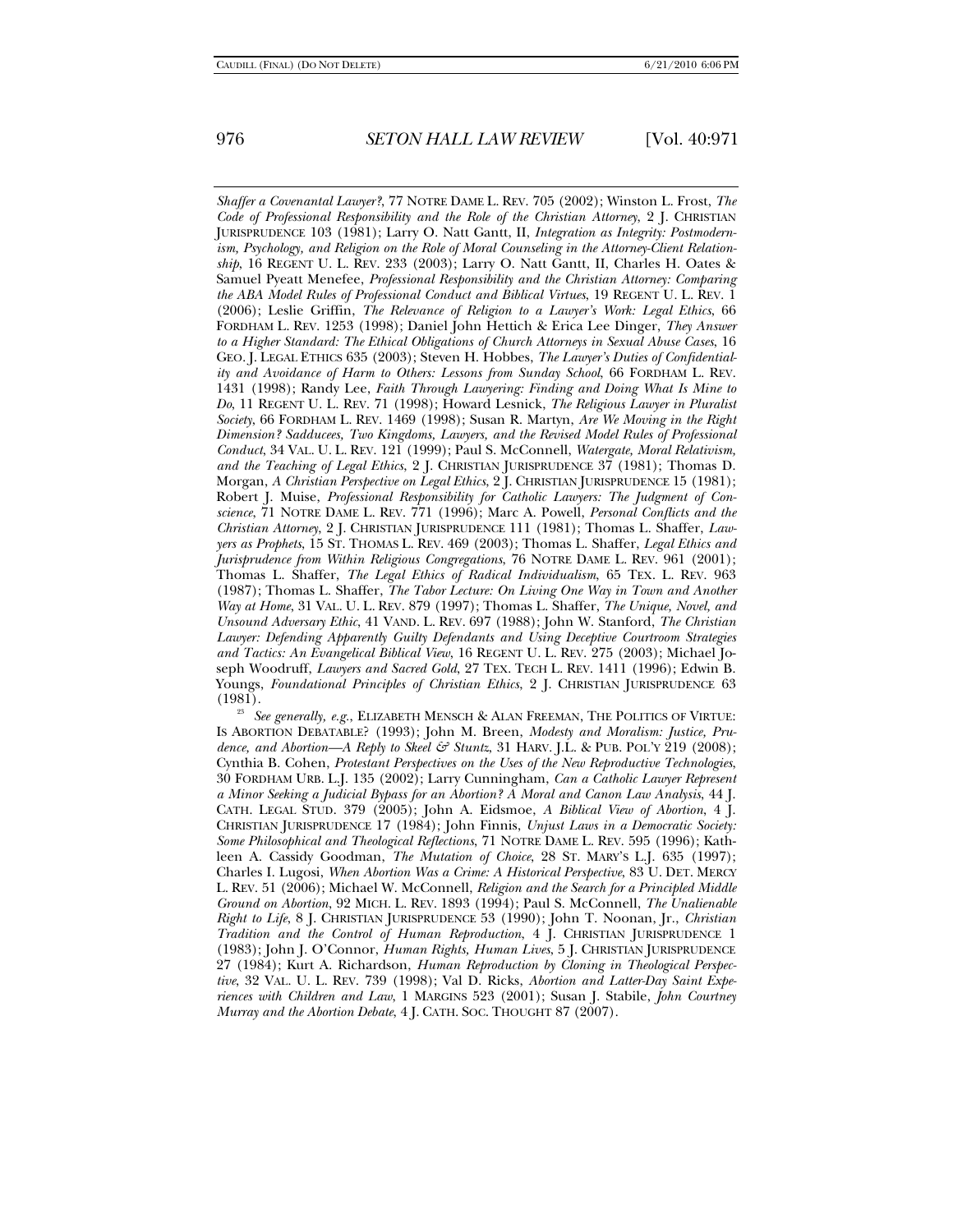family law, $^{^{24}}$  education, $^{^{25}}$  criminal law, $^{^{26}}$  equality, $^{^{27}}$  contract law, $^{^{28}}$  corporate law, $^{29}$  immigration law, $^{30}$  war, $^{31}$  environmental law, $^{32}$  Catholic

<sup>25</sup> See generally, e.g., Robert John Araujo, *Realizing a Mission: Teaching Justice as a "Right Relationship"*, 74 ST. JOHN'S L. REV. 591 (2000); Anthony Bevilacqua, Archbishop of Phila., Keynote Address at the St. John's Law Review Symposium on Law, Religion and the Public Good, *in* 75 ST. JOHN'S L. REV. 191 (2001); Jeffery A. Brauch, *It Sounded Great in the Glossy Brochure. So Where Is It? Carrying Out the Mission at a Mission Driven School*, 33 U. TOL. L. REV. 1 (2001); Lynne Buzzard, *Religiously Affiliated Law Schools: Macro-Dynamics in Contemporary Culture*, 78 MARQ. L. REV. 283 (1995); Lynne R. Buzzard, *A Christian Law School: Images and Vision*, 78 MARQ. L. REV. 267 (1995); Nicholas P. Cafardi, *Catholic Law Schools and* Ex Corde Ecclesiae*, or What Makes a Law School Catholic?*, 33 U. TOL. L. REV. 7 (2001); Joseph P. Daoust, *Legal Education in a Catholic University: Mission and Possibilities*, 78 U. DET. MERCY L. REV. 27 (2000); David K. DeWolf & Robert John Araujo, *And God's Justice Shall Become Ours: Reflections on the Teaching of Law in a Catholic University*, 11 REGENT U. L. REV. 37 (1998); Daniel Gordon, Ex Corde Ecclesiae*: The Conflict Created for American Catholic Law Schools*, 34 GONZ. L. REV. 125 (1998); Randy Lee, *Are Religiously-Affiliated Law Schools Obsolete in America?*, 74 ST. JOHN'S L. REV. 655 (2000); Peter Margulies, *Commitment, Craft, and the Golden Calf: Lessons in the Book of Exodus for Legal Education*, 74 ST. JOHN'S L. REV. 667 (2000); Edward J. Murphy, *The Sign of the Cross and Jurisprudence*, 71 NOTRE DAME L. REV. 577 (1996); Raymond C. O'Brien, *A Theological Method for Legal Education*, 5 J. CHRISTIAN JURISPRUDENCE 87 (1984); C. Scott Pryor, *Mission Possible: A Paradigm for Analysis of Contractual Impossibility at Regent University*, 74 ST. JOHN'S L. REV. 691 (2000); William Quigley, *Social Justice Panel: Seven Principles for Catholic Law Schools Serious About a Preferential Option for the Poor*, 1 U. ST. THOMAS L.J. 128 (2003); Mark Sargent, *An Alternative to the Sectarian Vision: The Role of the Dean in an Inclusive Catholic Law School*, 33 U. TOL. L. REV. 171 (2001); Mary C. Scarlato & Lynne Marie Kohm, *Integrating Religion, Faith, and Morality in Traditional Law School Courses*, 11 REGENT U. L. REV. 49 (1998); Thomas L. Shaffer, *On Being a Professional Elder*, 62 NOTRE DAME L. REV. 624 (1987); David M. Smolin, *Religion, Education, and the Theoretically Liberal State: Contrasting Evangelical and Secularist Perspectives*, 44 J. CATH. LEGAL STUD. 99 (2005); Ken-

<sup>24</sup> *See generally, e.g.*, Don S. Browning, *Linda McClain's* The Place of Families *and Contemporary Family Law*: *A Critique from Critical Familism*, 56 EMORY L.J. 1383 (2007); Don S. Browning, *Modern Law and Christian Jurisprudence on Marriage and Family*, 58 EMORY L.J. 31 (2008); Gary Chamberlain, *A Religious Argument for Same-Sex Marriage*, 2 SEATTLE J. SOC. JUST. 495 (2004); Dan Coats, *From Liberty to Dependence: Public Policy and the American Family*, 69 NOTRE DAME L. REV. 1027 (1994); Daniel A. Crane, *A "Judeo-Christian" Argument for Privatizing Marriage*, 27 CARDOZO L. REV. 1221 (2006); Marie A. Failinger, *Gender, Justice, and the Left Hand of God: A Lutheran Perspective*, 9 S. CAL. REV. L. & WOMEN'S STUD. 45 (1999); Mark Garavaglia, *The Value of the Post-Modern Child: Property, Personhood, or Purgatory?*, 80 U. DET. MERCY L. REV. 1 (2002); Cyrene Grothaus-Day, *From Pipette to Cradle, From Immortality to Extinction*, 7 RUTGERS J.L. & RELIGION 2 (2005); Daniel Pollack, *Classical Religious Perspectives of Adoption Law*, 79 NOTRE DAME L. REV. 693 (2004); Robert E. Rhodes Jr., *On Law and Chastity*, 76 NOTRE DAME L. REV. 643 (2001); Victor C. Romero, *An "Other" Christian Perspective on* Lawrence v. Texas, 45 J. CATH. LEGAL STUD. 115 (2006); Herbert W. Titus, *Defining Marriage and the Family*, 3 WM. & MARY BILL RTS. J. 327 (1994); John W. Whitehead, *Judicial Schizophrenia: The Family and Education in a Secular Society*, 3 J. CHRISTIAN JURISPRUDENCE 49 (1982); John Witte, Jr., *God's Joust, God's Justice: An Illustration from the History of Marriage Law*, *in* CHRISTIAN PERSPECTIVES ON LEGAL THOUGHT, *supra* note 13, at 406; John Witte, Jr., *The Goods and Goals of Marriage*, 76 NOTRE DAME L. REV.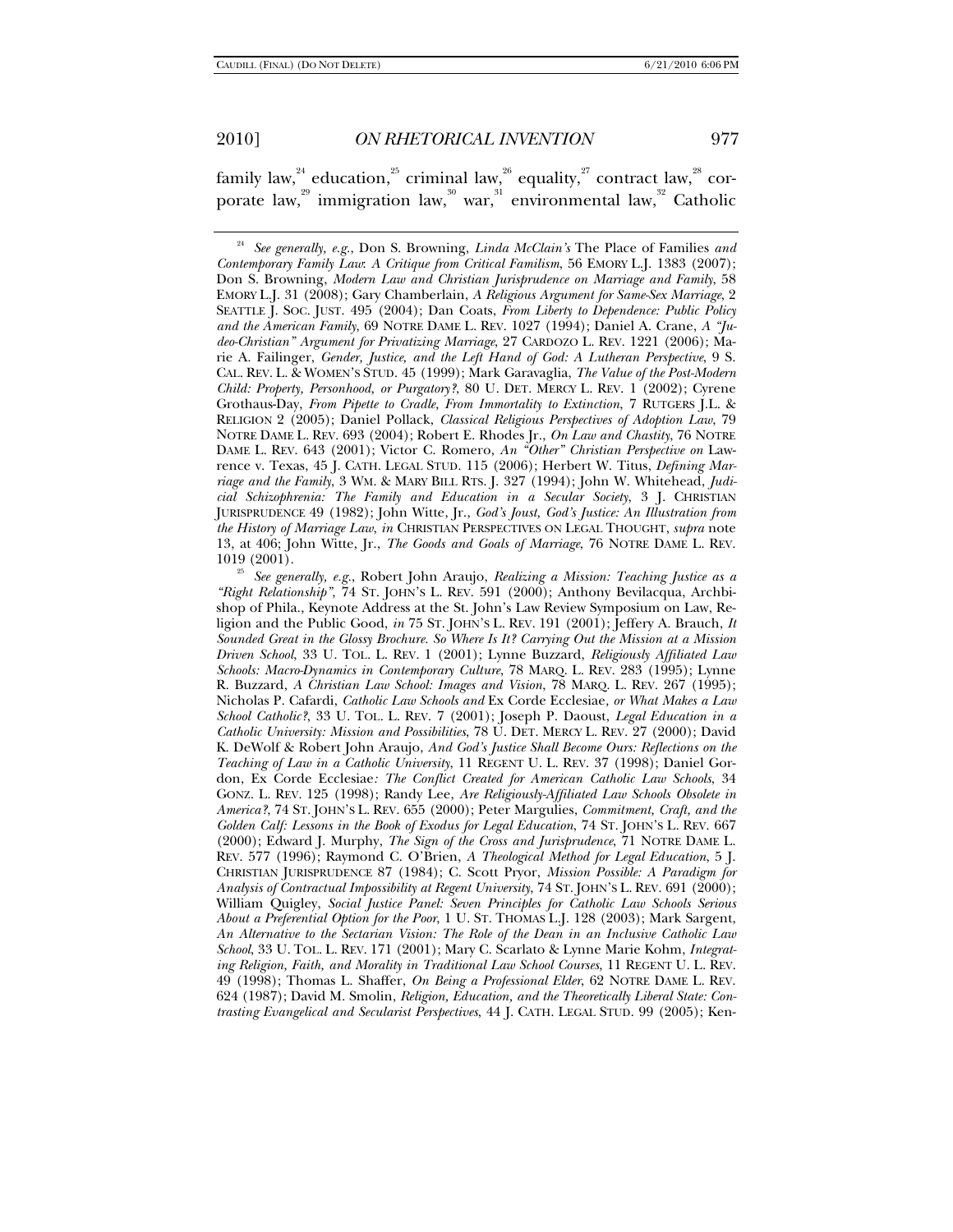neth A. Sprang, *Holistic Jurisprudence: Law Shaped by People of Faith*, 74 ST. JOHN'S L. REV. 753 (2000); Lee J. Strang, *The Role of the Christian Legal Scholar: The Call for a Modern St. Benedict*, 20 NOTRE DAME J.L. ETHICS & PUB. POL'Y 59 (2006); Herbert W. Titus, *Education—Caesar's or God's: A Constitutional Question of Jurisdiction*, 3 J. CHRISTIAN JURISPRUDENCE 101 (1982); Herbert W. Titus, *God, Evolution, Legal Education, and Law*, 1 J. CHRISTIAN JURISPRUDENCE 11 (1980); Dennis Turner, *Infusing Ethical, Moral, and Religious Values into a Law School Curriculum: A Modest Proposal*, 24 U. DAYTON L. REV. 283 (1999); Amelia Uelmen, *An Explicit Connection Between Faith and Justice in Catholic Education: Why Rock the Boat?*, 81 U. DET. MERCY L. REV. 921 (2004); Grace M. Walle, *Doing Justice: A Challenge for Catholic Law Schools*, 28 ST. MARY'S L.J.

<sup>26</sup> See generally, e.g., GERALD AUSTIN MCHUGH, CHRISTIAN FAITH AND CRIMINAL JUSTICE: TOWARD A CHRISTIAN RESPONSE TO CRIME AND PUNISHMENT (1978); Anthony V. Alfieri, *Mercy Lawyers*, 82 N.C. L. REV. 1297 (2004); Jordan J. Ballor, *To Reform or Abolish? Christian Perspectives on Punishment, Prison, and Restorative Justice*, 6 AVE MARIA L. REV. 481 (2008); John J. Dilulio, Jr., *Catholic Social Teaching, Racial Reconciliation, and Criminal Justice*, 3 J. CATH. SOC. THOUGHT 121 (2006); Clifford S. Fishman, *The Mirror of Justice Lecture: "Old Testament Justice*,*"* 51 CATH. U. L. REV. 405 (2002); Oren Gross, *Are Torture Warrants Warranted? Pragmatic Absolutism and Official Disobedience*, 88 MINN. L. REV. 1481 (2004); Stephen E. Henderson, *Hijacked from Both Sides—Why Religious Extremists and Religious Bigots Share an Interest in Preventing Academic Discourse on Criminal Jurisprudence Based on the First Principles of Christianity*, 37 IDAHO L. REV. 103

(2000). 27 *See generally, e.g.*, W. Burlette Carter, *What's Love Got to Do with It? Race Relations and the Second Great Commandment*, *in* CHRISTIAN PERSPECTIVES ON LEGAL THOUGHT, *supra* note 13, at 133; Richard F. Duncan, *Wigstock and the Kulturkampf: Supreme Court Storytelling, the Culture War, and* Romer v. Evans, 72 NOTRE DAME L. REV. 345 (1997); George P. Fletcher, *In God's Image: The Religious Imperative of Equality Under Law*, 99 COLUM. L. REV. 1608 (1999); José Roberto Juárez, Jr., *Hispanics, Catholicism, and the Legal Academy*, *in* CHRISTIAN PERSPECTIVES ON LEGAL THOUGHT, *supra* note 13, at 163; Gerald R. Thompson, *Legal Equality: No Respecter of Persons*, 7 J. CHRISTIAN JURISPRUDENCE 139 (1988). 28 *See generally, e.g.*, E. Allan Farnsworth, *Parables About Promises: Religious Ethics and* 

*Contract Enforceability*, 71 FORDHAM L. REV. 695 (2002); C. M.A. McCauliff, *A Historical Perspective on Anglo-American Contract Law*, *in* CHRISTIAN PERSPECTIVES ON LEGAL THOUGHT, *supra* note 13, at 470; Scott Pryor, *Consideration in the Common Law of Contracts: A Biblical-Theological Critique*, 18 REGENT U. L. REV. 1 (2005); Scott Pryor, *Principled Pluralism and Contract Remedies*, 40 MCGEORGE L. REV. 723 (2009); Val D. Ricks,

*Contract Law and Christian Conscience*, 2003 BYU L. REV. 993. 29 *See generally, e.g.*, Leo L. Clarke, Bruce P. Frohnen & Edward C. Lyons, *The Practical Soul of Business Ethics: The Corporate Manager's Dilemma and the Social Teachings of the Catholic Church*, 29 SEATTLE U. L. REV. 139 (2005); Scott Fitzgibbon, *"True Human Community": Catholic Social Thought, Aristotelean Ethics, and the Moral Order of the Business Company*, 45 ST. LOUIS U. L.J. 1243 (2001); Lyman P.Q. Johnson, *Faith and Faithfulness in Corporate Theory*, 56 CATH. U. L. REV. 1 (2006); Robert G. Kennedy, *Corporations, Common Goods, and Human Persons*, 4 AVE MARIA L. REV. 1 (2006); Susan J. Stabile, *Using Religion to Promote Corporate Responsibility*, 39 WAKE FOREST L. REV. 839 (2004); George G. Higgins, Book Review, 53 INDUS. & LAB. REL. REV. 165 (1999) (reviewing STEWART W. HERMAN, DURABLE GOODS: A COVENANTAL ETHIC FOR MANAGEMENT AND EMPLOYEES (1998)). 30 *See generally, e.g.*, Kathryn A. Lee, *The Religious Imagination, Empathy, and Hearing* 

*the "Other": Judge John T. Noonan, Jr. and Immigration*, 83 U. DET. MERCY L. REV. 923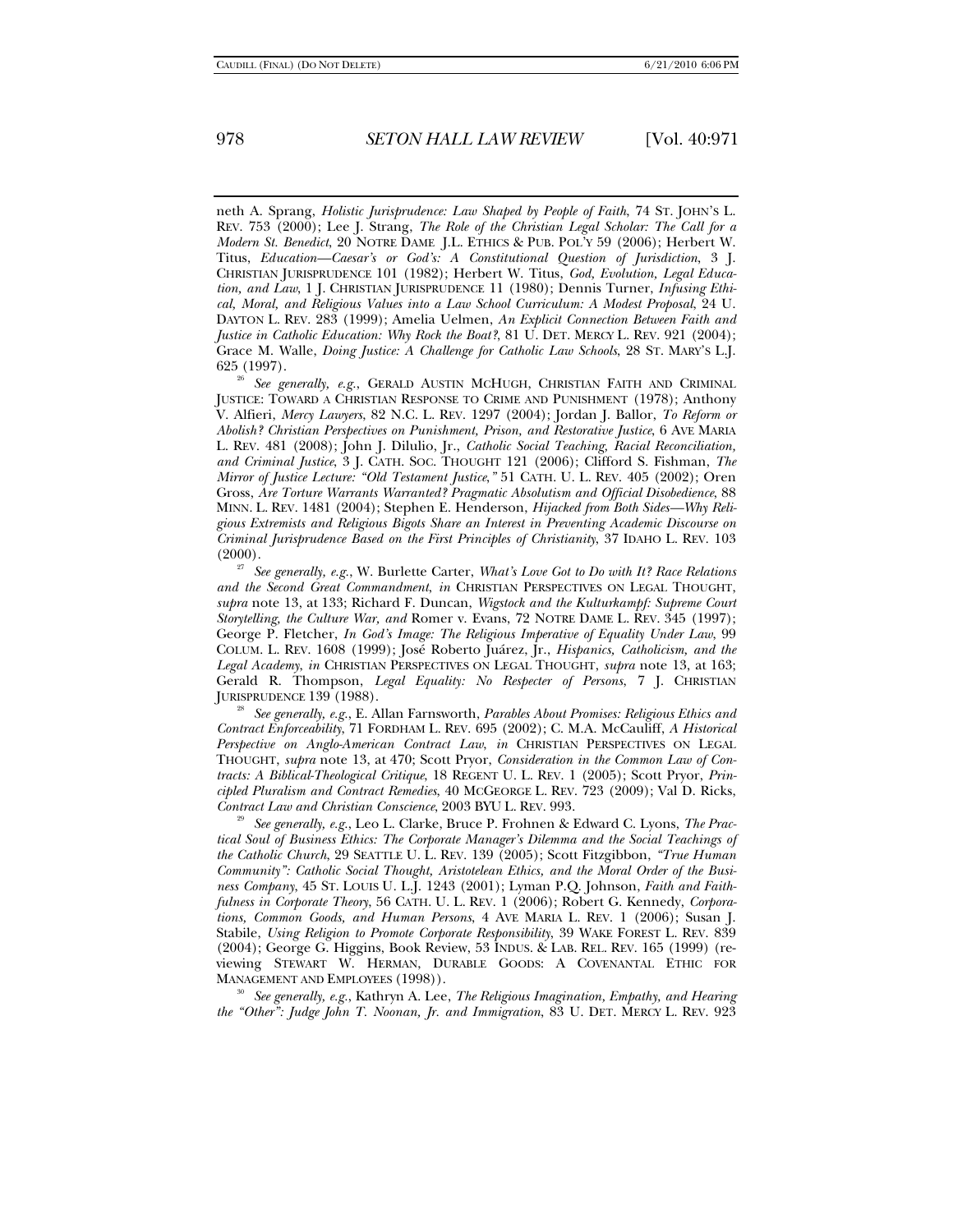Social Teaching, $^{\textrm{33}}$  the judiciary, $^{\textrm{34}}$  torts, $^{\textrm{35}}$  the death penalty, $^{\textrm{36}}$  pluralism studies, $37$  scripture studies, $38$  science, $39$  feminist jurisprudence,  $40$  alter-

DET. MERCY L. REV. 73 (2007). 31 *See generally, e.g.*, Darrell Cole, *Death Before Dishonor or Dishonor Before Death? Christian Just War, Terrorism, and Supreme Emergency*, 16 NOTRE DAME J.L. ETHICS & PUB. POL'Y 81 (2002); Michael J. Davidson, *War and the Doubtful Soldier*, 19 NOTRE DAME J.L. ETHICS & PUB. POL'Y 91 (2005); Thomas L. Shaffer, *Nuclear Weapons, Lethal Injection, and American Catholics: Faith Confronting American Civil Religion*, 14 NOTRE DAME

<sup>32</sup> See generally, e.g., W. Wade Berryhill, *Creation, Liberation, and Property: Virtues and Values Toward a Theocentric Earth Ethic*, 16 REGENT U. L. REV. 1 (2003); Harold Coward, *Religious Responses to the Population Sustainability Problematic: Implications for Law*, 27 ENVTL. L. 1169 (1997); Daryl Fisher-Ogden & Shelley Ross Saxer, *World Religions and Clean Water Laws*, 17 DUKE ENVTL. L. & POL'Y F. 63 (2006); John Copeland Nagle, *Christianity and Environmental Law*, *in* CHRISTIAN PERSPECTIVES ON LEGAL THOUGHT, *supra* note 13, at 435. 33 *See generally, e.g.*, John J. Coughlin, *The Human Being, Catholic Social Teaching and* 

*the Law*, 1 J. CATH. SOC. THOUGHT 313 (2004); F. Giba-Matthews, *A Catholic Lawyer and the Church's Social Teaching*, 66 FORDHAM L. REV. 1541 (1998); Charles J. Reid, Jr., *The Three Antinomies of Modern Legal Positivism and Their Resolution in Christian Legal Thought*, 18 REGENT U. L. REV. 53 (2005); Vincent Rougeau, *Justice, Community and Solidarity: Rethinking Affirmative Action Through the Lens of Catholic Social Thought*, 1 J. CATH. SOC. THOUGHT 335 (2004); Lucia Ann Silecchia, *On Doing Justice and Walking Humbly With God: Catholic Social Thought on Law as a Tool for Building Justice*, 46 CATH.<br>U.L. REV. 1163 (1997).

<sup>34</sup> See generally, e.g., Francis J. Beckwith, *Taking Theology Seriously: The Status of the Religious Beliefs of Judicial Nominees for the Federal Bench*, 20 NOTRE DAME J.L. ETHICS & PUB. POL'Y 455 (2006); Stephen L. Carter, *Introduction*, 27 TEX. TECH L. REV. 925 (1996); Timothy W. Floyd, *The Practice of Law as a Vocation or Calling*, 66 FORDHAM L. REV. 1405 (1998); Mark B. Greenlee, *Faith on the Bench: The Role of Religious Belief in the Criminal Sentencing Decisions of Judges*, 26 DAYTON L. REV. 1 (2000); Scott C. Idleman, *The Role of Religious Values in Decision Making*, 68 IND. L.J. 433 (1993); Thomas L. Shaffer, Book Review, 67 TEX. L. REV. 1327 (1989) (reviewing ROBERT A. BURT, THE JEWISH JUSTICES: OUTCASTS IN THE PROMISED LAND (1988)). 35 *See generally, e.g.*, Robert F. Cochran, Jr., *Tort Law and Intermediate Communities:* 

*Calvinist and Catholic Insights*, *in* CHRISTIAN PERSPECTIVES ON LEGAL THOUGHT, *supra* note 13, at 486; Douglas H. Cook, *A Faith-Based Perspective on Tort Causation*, 16 U. ST. THOMAS L. REV. 455 (2004); Randy Lee, *Reflecting on Negligence Law and the Catholic Experience: Comparing Apples and Elephants*, 20 ST. THOMAS L. REV. 3 (2007); Randy Lee, *When Would Jesus Sue?: Tort Law in the Hands of Christ*, 81 U. DET. MERCY L. REV. 845 (2004).

See generally, e.g., DALE S. RECINELLA, THE BIBLICAL TRUTH ABOUT AMERICA'S DEATH PENALTY (2004); Anthony V. Alfieri, *Mitigation, Mercy, and Delay: The Moral Politics of Death Penalty Abolitionists*, 31 HARV. C.R.-C.L. L. REV. 325 (1996); Anthony V. Baker, *"Through a Glass, Darkly . . . ": Christianity, Law, and Capital Execution in Twenty-First Century America*, 82 U. DET. MERCY L. REV. 521 (2005); Stephen B. Bright, *The Electric Chair and the Chain Gang: Choices and Challenges for America's Future*, 71 NOTRE

<sup>(2006);</sup> Elizabeth McCormick & Patrick McCormick, *Hospitality: How a Biblical Virtue Could Transform United States Immigration Policy*, 83 U. DET. MERCY L. REV. 857 (2006); Michael Scaperlanda, *Immigration and Evil: The Religious Challenge*, 83 U. DET. MERCY L. REV. 835 (2006); Marah Carter Stith, *Immigration Control: A Catholic Dilemma?*, 84 U.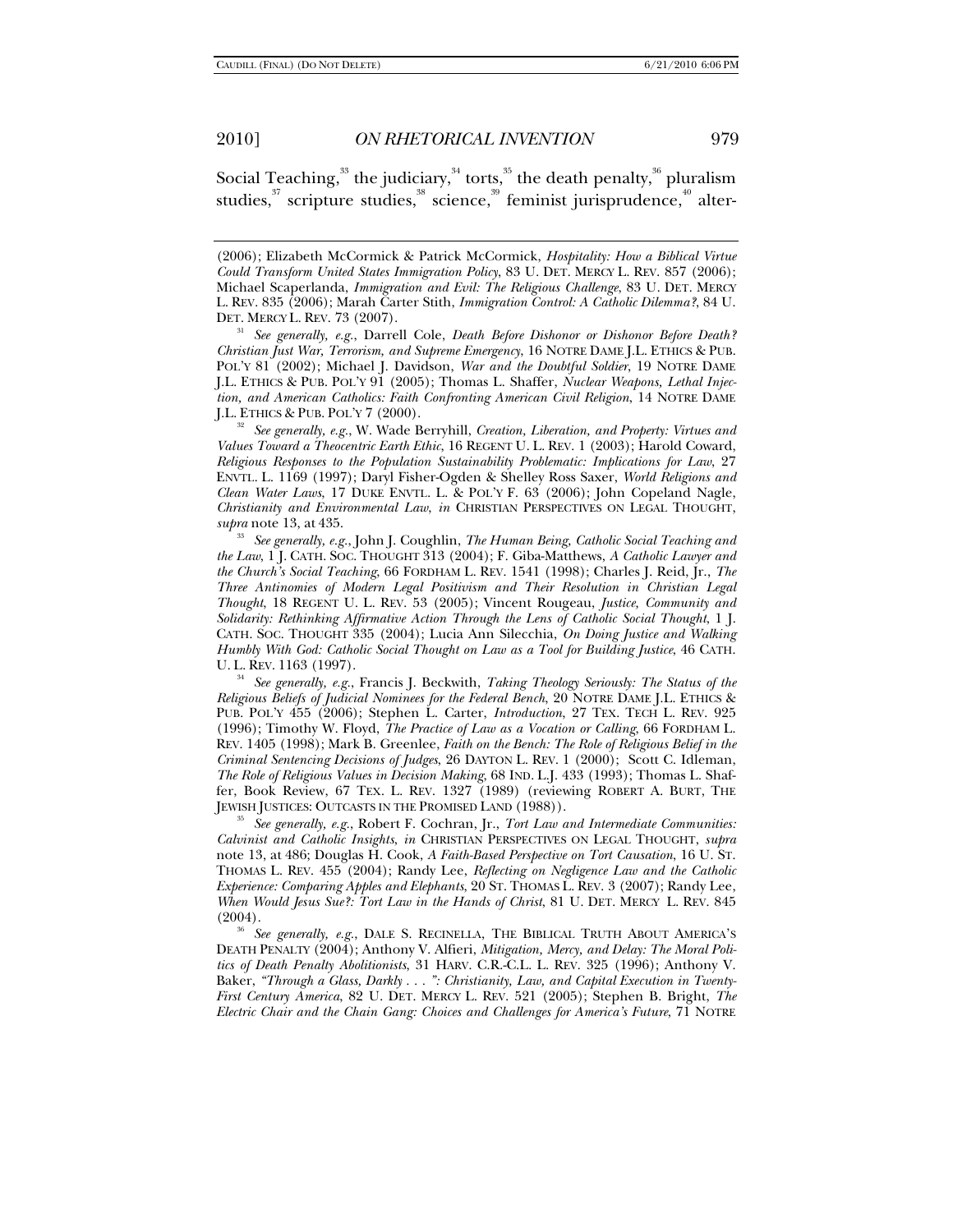native dispute resolution, $41$  economics, $42$  and Christian legal theory!<sup>43</sup> There are some bibliographical sources available, $44$  and one could

PLURALISTIC SOCIETY (1996); Randy Beck, *The City of God and the Cities of Men: A Response to Jason Carter*, 41 GA. L. REV. 113 (2006); Jason Carter, *Toward a Genuine Debate About Morals, Religion, Politics and Law: Why America Needs a Christian Response to the "Christian" Right*, 41 GA. L. REV. 69 (2006); David S. Caudill, *Pluralism and the Quality of Religious Discourse in Law and Politics,* 6 U. FLA. J.L. & PUB. POL'Y 135 (1994); Alfred J. Sciarrino, *Civil Rights: Religion in the Public Sphere*, 30 HOW. L.J. 1127 (1987); David M. Smolin, *Cracks in the Mirrored Prison: An Evangelical Critique of Secularist Academic and Judicial Myths Regarding the Relationship of Religion and American Politics*, 29 LOY. L.A. L. REV. 1487 (1996).

38 *See generally, e.g.*, Daniel Friedmann, *From the Trial of Adam and Eve to the Judgments of Solomon and Daniel*, 5 RUTGERS J.L. & RELIGION 3 (2003); Andrew R. Simmonds, *Measure for Measure: Two Misunderstood Principles of Damages, Exodus 21:22–25 "Life for Life, Eye for Eye" and Matthew 5:38–39 "Turn the Other Cheek*,*"* 17 ST. THOMAS L. REV. 123 (2004); Craig Stern, *Crime, Moral Luck, and the Sermon on the Moun*t, 48 CATH. U. L. REV. 801 (1999).<br><sup>39</sup> See generally, e.g., David S. Caudill, *Neo-Calvinism and Science: A Christian Perspec-*

*tive on Post-*Daubert *Law/Science Relations*, *in* FAITH AND LAW: HOW RELIGIOUS TRADITIONS FROM CALVINISM TO ISLAM VIEW AMERICAN LAW 34 (Robert F. Cochran, Jr., ed., 2008); James F. Childress, *Protestant Perspectives on Informed Consent (Particularly in Research Involving Human Participants)*, 30 FORDHAM URB. L.J. 187 (2002). 40 *See generally, e.g.*, Ruth Colker, *An Embodied Bisexual Perspective*, 7 YALE J.L. &

HUMAN. 163 (1995); Teresa Stanton Collett, *Independence or Interdependence? A Christian Response to Liberal Feminists*, *in* CHRISTIAN PERSPECTIVES ON LEGAL THOUGHT, *supra* note 13, at 178; Leslie Griffin, *Citizen-Soldiers Are Like Priests: Feminism in Law and Theology*, *in* CHRISTIAN PERSPECTIVES ON LEGAL THOUGHT, *supra* note 13, at 194; Lynne Marie Kohm, *A Christian Perspective on Gender Equality*, 15 DUKE J. GENDER L. & POL'Y

<sup>41</sup> See generally, e.g., Joseph Allegretti, *A Christian Perspective on Alternative Dispute Resolution*, 28 FORDHAM URB. L.J. 997 (2001).

<sup>42</sup> See generally, e.g., Stephen M. Bainbridge, *Law and Economics: An Apologia*, *in* CHRISTIAN PERSPECTIVES ON LEGAL THOUGHT, *supra* note 13, at 208; George E. Garvey, *A Catholic Social Teaching Critique of Law and Economics*, *in* CHRISTIAN PERSPECTIVES ON LEGAL THOUGHT, *supra* note 13, at 224; Mark A. Sargent, *Utility, the Good and Civil Happiness: A Catholic Critique of Law and Economics*, 44 J. CATH. LEGAL STUD. 35 (2005). 43 *See generally, e.g.*, MICHAEL D. BEATY ET AL., CHRISTIAN THEISM AND MORAL

PHILOSOPHY (1998); William S. Brewbaker III, *Theory, Identity, Vocation: Three Models of* 

DAME L. REV. 845 (1996); Kimberly J. Cook, *Abortion, Capital Punishment, and the Politics of "God's Will*,*"* 9 WM. & MARY BILL RTS. J. 105 (2000); Timothy W. Floyd, *"What's Going On?": Christian Ethics and the Modern American Death Penalty, 32 TEX. TECH L.* REV. 931 (2001); Richard W. Garnett, *Christian Witness, Moral Anthropology, and the Death Penalty*, 17 NOTRE DAME J.L. ETHICS & PUB. POL'Y 541 (2003); Richard H. Hiers, *The Death Penalty and Due Process in Biblical Law*, 81 U. DET. MERCY L. REV. 751 (2004); Jill Jones, *The Christian Executioner: Reconciling "An Eye for an Eye" with "Turn the Other Cheek*,*"* 27 PEPP. L. REV. 127 (1999); James J. Megivern, *Our National Shame: The Death Penalty and the Disuse of Clemency*, 28 CAP. U. L. REV. 595 (2000); Mark Taylor, Inaugural Address at Princeton Theological Seminary: "The Executed God: The Way of the Cross in Lockdown America," *in* 1 RUTGERS J.L. & RELIGION 2 (1999); Gerald F. Uelman, *Catholic Jurors and the Death Penalty*, 44 J. CATH. LEGAL STUD. 355 (2005). 37 *See generally, e.g.*, ROBERT DESTRO & MICHAEL S. ARIENS, RELIGIOUS LIBERTY IN A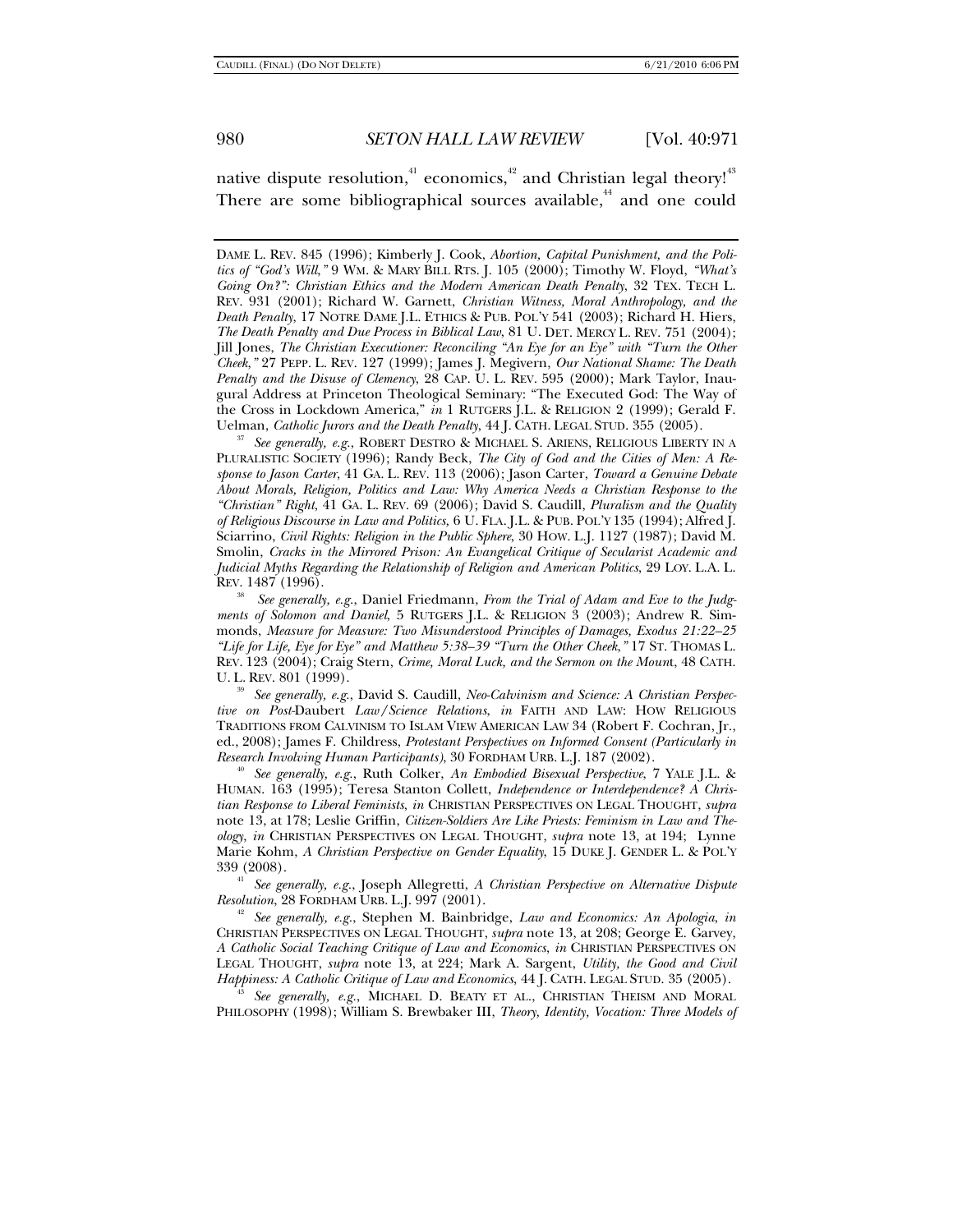easily write an article entitled *The Amazing Diversity of Christian Scholarship*. Indeed, when Skeel announces that "70% or more [of Christian legal scholarship] surely" involves philosophy, the religion clauses, "or some combination of the two,"<sup>45</sup> he must be engaging in what Llewellyn called "armchair estimates" (to contrast such reflections with empirical surveys). $46$ 

But for Skeel, there is a vacuum, and the "most prominent exceptions" to this vacuum "are two recent books": *Christian Perspectives on Legal Thought* and *The Teachings of Modern Christianity on Law, Politics, and Human Nature*. 47 Skeel dismisses the former as not developing "any particular thesis or set of theses about the relationship between Christianity and law."<sup>48</sup> And the latter, in Skeel's view, has "remarkably little to say about the kind of issues the term 'law' brings to mind for most of us." $49$  Who is "us"?

*Christian Legal Scholarship*, 39 SETON HALL L. REV. 17 (2009); Stephen L. Carter, *Liberal Hegemony and Religious Resistance: An Essay on Legal Theory*, *in* CHRISTIAN PERSPECTIVES ON LEGAL THOUGHT, *supra* note 13, at 25; Elizabeth Mensch, *Christianity and the Roots of Liberalism*, *in* CHRISTIAN PERSPECTIVES ON LEGAL THOUGHT, *supra* note 13, at 54; Michael J. Perry, *Catholics, the Magisterium, and Moral Controversy: An Argument for Independent Judgment (With Particular Reference to Catholic Law Schools)*, 26 U. DAYTON L. REV. 293 (2001); H. Jefferson Powell, *The Earthly Peace of the Liberal Republic*, *in* CHRISTIAN PERSPECTIVES ON LEGAL THOUGHT, *supra* note 13, at 73; Thomas L. Shaffer, *The Radical Reformation and the Jurisprudence of Forgiveness*, *in* CHRISTIAN PERSPECTIVES ON LEGAL THOUGHT, *supra* note 13, at 321; Leslie Griffin, *The Trivialization of Religion*, 1994 WIS. L. REV. 1287 (reviewing STEPHEN L. CARTER, THE CULTURE OF DISBELIEF: HOW AMERICAN LAW AND POLITICS TRIVIALIZE RELIGIOUS DEVOTION (1993)). 44 *See generally, e.g.*, MICHAEL P. SCHUTT, LAW AND THE BIBLICAL TRADITION: SELECT

BIBLIOGRAPHY FOR CHRISTIAN LAW STUDENTS (2004) (288 entries, including over 100 books and law review articles, as well as many historical sources), *available at*

http://www.regent.edu/acad/schlaw/crossgavel/docs/bibliography.pdf; Christian Faith and Action Trust, Law in Christian Perspective, http://homepages.ihug.co.nz/ ~faithact/BIB14.HTM (last visited June 3, 2010) (twenty-eight entries);

Robert W. Tuttle, Lawyers and Christian Ethics: A Bibliography, https://www.elca.org/What-We-Believe/Social-Issues/Journal-of-Lutheran-

Ethics/Issues/October-2001/Lawyers-and-Christian-Ethics-A-Bibliography.aspx (last visited June 3, 2010) (160 entries, including thirty-two books, fifty-three law review

articles, and six symposia).<br><sup>45</sup> See David A. Skeel Jr., *The Paths of Christian Legal Scholarship*, 12 GREEN BAG 2D<br>169, 178 (2009).

<sup>&</sup>lt;sup>46</sup> See, K.N. Llewellyn, *On Philosophy in American Law*, 82 U. PA. L. REV. 205, 212 (1934).

<sup>&</sup>lt;sup>47</sup> Skeel, *supra* note 1, at 1480.<br><sup>48</sup> Id. (discussing CHRISTIAN PERSPECTIVES ON LEGAL THOUGHT, *supra* note 13).<br><sup>49</sup> Id. at 1480–81 (discussing THE TEACHINGS OF MODERN CHRISTIANITY ON LAW, POLITICS, AND HUMAN NATURE (John Witte, Jr. & Frank S. Alexander eds., 2005)).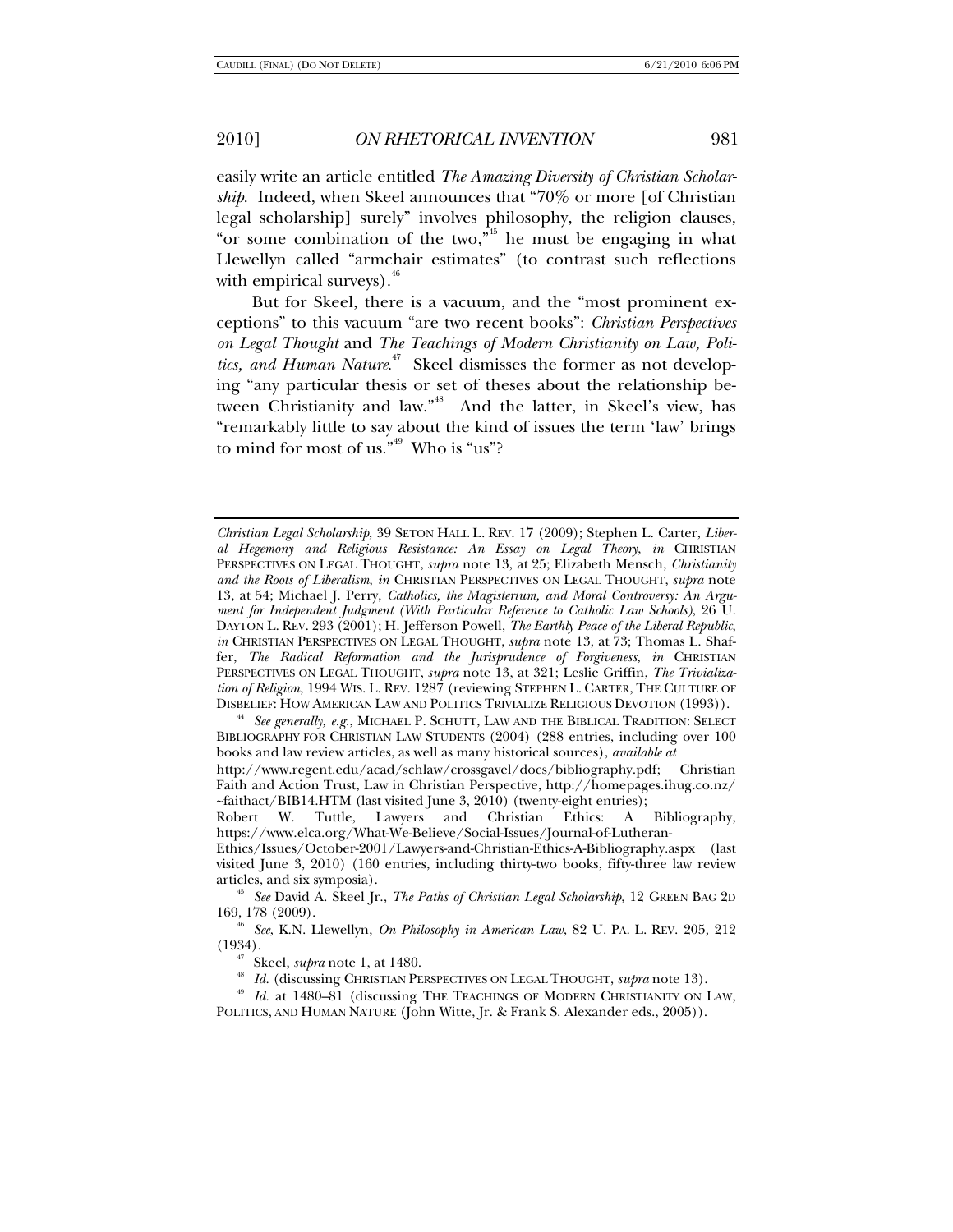Skeel's evaluation of Christian scholarship borders on the ridiculous—what were the twenty-seven legal scholars in *Christian Perspectives on Legal Thought* doing if not developing a "particular thesis or set of theses about the relationship between Christianity and law?"<sup>50</sup> Skeel's minimalistic reading of that book's "lesson"—that "it is not clear whether there is any 'there there'<sup>"51</sup>—can only be explained by his rhetorical need for a "vacuum." And when *The Teachings of Modern Christianity* fails to offer Skeel his longed-for religious insights into "the proper scope of the criminal law or into the rise of administrative lawmaking," or into "gay rights and gay marriage or gambling regulation,"<sup>52</sup> one gets the impression that no one has ever thought about such matters. What about the *previous* scholarly record of the twenty-eight authors of essays in *Christian Perspectives on Legal Thought*? What about the *early* (1950s) symposia on law and Christianity at Oklahoma<sup>53</sup> and Vanderbilt<sup>54</sup> More recently, what about the last nineteen volumes of *Regent University Law Review* (established in 1991), the *Journal of Christian Jurisprudence* (published from 1980–1990), the *Journal of Catholic Legal Studies* (published since 2005, the successor to *The Catholic Lawyer*, first published in 1926), and the articles on Christianity and law in *The Journal of Law and Religion* (initiated in 1982)? Did Skeel even do a bibliographic search of Christian legal scholarship (in books, and in legal and nonlegal journals) over the past few decades? He may have, but his "methodology" would have wiped out most of what he found. For example, if one writes about "[w]hat kinds of religious expression are permissible in the public square," which is seemingly a crucial issue in light of the ascendance and in-

<sup>&</sup>lt;sup>50</sup> Id. at 1480. Skeel's criticism is misguided because the editors of the volume did not mean to suggest that there is a single "Christian" perspective, *see Introduction* to CHRISTIAN PERSPECTIVES ON LEGAL THOUGHT, *supra* note 13, at xvii, xix, and indeed wanted to demonstrate "the diversity of attitudes, doctrines, and approaches found within the broader Christian community," *id.* at xx. Part I of the volume suggests "how Christian perspectives on law might differ from, or complement, current modes of thinking." CHRISTIAN PERSPECTIVES ON LEGAL THOUGHT, *supra* note 13, at 1. Part II presents four perspectives—synthesist, conversionist, separatist, and dualist on the Christian understanding of law. *Id.* at 241. Part III offers six examples of Christian approaches to substantive areas of law. *Id.* at 405. Each article develops a thesis or set of theses about the relationship between Christianity and law, but I suppose Skeel means to say that the authors did not all agree, hence there is a "vacuum"

<sup>&</sup>lt;sup>51</sup> Skeel, *supra* note 1, at 1481 (discussing CHRISTIAN PERSPECTIVES ON LEGAL THOUGHT, *supra* note 13).

<sup>&</sup>lt;sup>52</sup> Id. <sup>53</sup> See *A Symposium on Law and Christianity*, 12 OKLA. L. REV. 45 (1959).<br><sup>54</sup> See *A Symposium on Law and Christianity*, 10 VAND. L. REV. 879 (1957).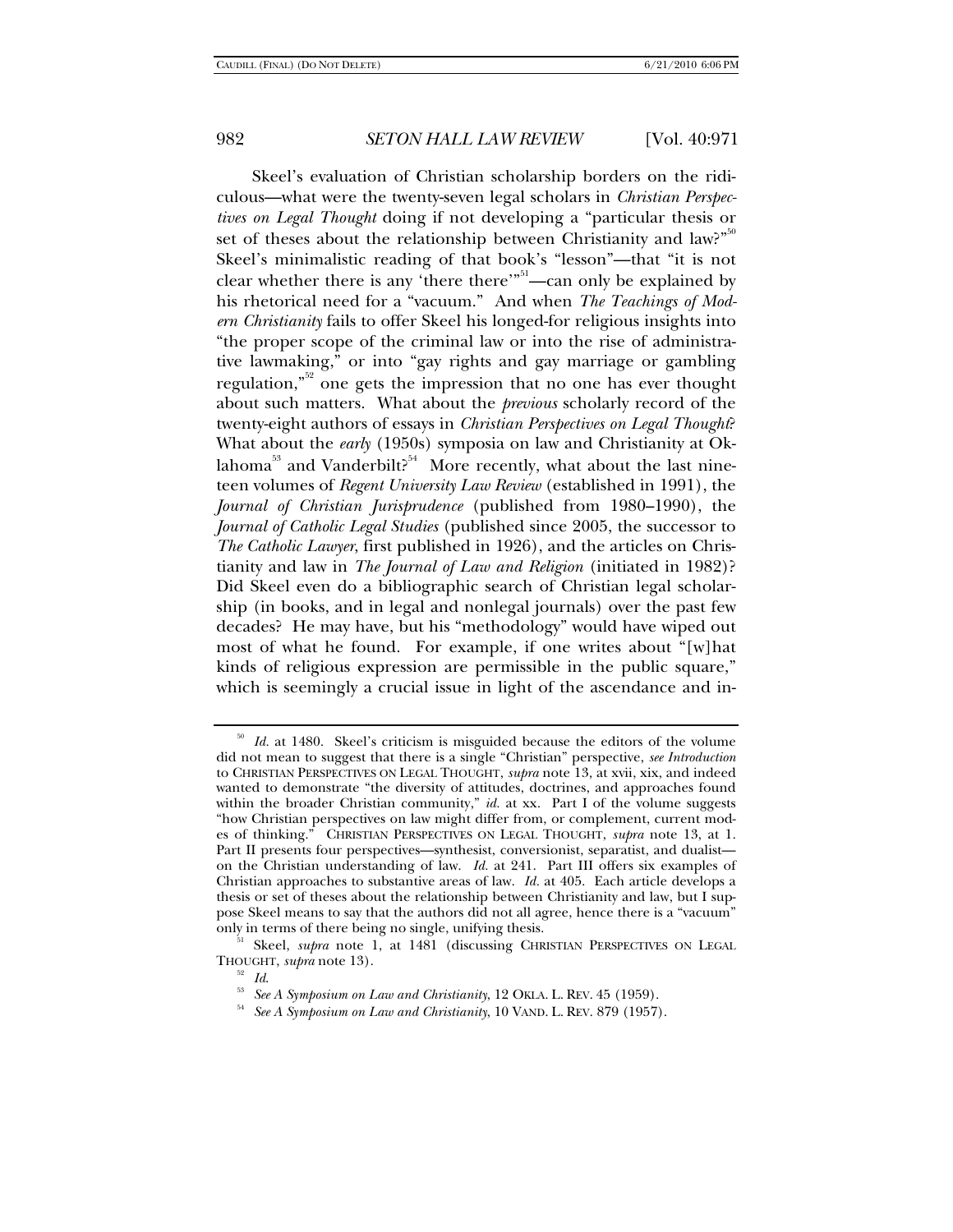fluence of Christianity in politics, Skeel will deem such efforts "important but quite narrow. $^{55}$  On the other hand, Skeel views public choice theory, about which he has written, $56$  as a very important area,

with great promise for robust Christian Scholarship:

One might expect to find a rich legal literature using public choice and related scholarship to explore whether [the influence of Christians in law and politics] operates through opinion leaders such as James Dobson or Chuck Colson, through church networks or through other, nonchurch organizations; whether it is ideologically or economically driven; and whether the influence (or its absence) manifests itself differently on different issues. Once again, one does not.

Without denying the influence of public choice theory, one wonders why this interesting project is so much more important—more "robust," "rich," and "promising"—than all of the Christian scholarship that Skeel rejects as narrow, limited, and forgettable. When Skeel adds "immigration, debt relief and poverty" to the list (alongside public choice theory) of untouched areas with obvious relevance for Christian scholars, *he* begins to look narrow and provincial—the tradition of drawing on "philosophy, history, or both" in natural law, human rights, legal ethics, First Amendment, and legal history scholarship is too "cloistered" for Skeel in comparison with the "vast recent literature on public choice and comparative institutional analysis" that awaits robust engagement.<sup>38</sup>

As Skeel continues his analysis, he properly identifies the cultural hostility to religious perspectives and the "wages of evangelical antiintellectualism."<sup>59</sup> One can imagine Skeel mounting an argument that acknowledges the efforts of numerous Christian scholars over the years, but that explains why they are not a dominant movement in legal academia. Indeed, Skeel acknowledges (i) the revitalization of natural law theory, $\frac{60}{1}$  (ii) the "genuine Christian legal scholarship" in Christian lawyering and ethics,  $\lim_{n \to \infty}$  (iii) the "magnetic attraction" of church-state issues for Christian legal scholars, $62$  and (iv) the "habitat"

<sup>&</sup>lt;sup>55</sup> Skeel, *supra* note 1, at 1478.<br><sup>56</sup> David A. Skeel, Jr., *Public Choice and the Future of Public-Choice-Influenced Legal* Scholarship, 50 VAND. L. REV. 647 (1997) (book review).<br>
<sup>57</sup> Skeel, *supra* note 1, at 1479.<br>
<sup>58</sup> Id. at 1506.<br>
<sup>59</sup> Id. at 1486–91.<br>
<sup>60</sup> Id. at 1495–97.<br>
<sup>61</sup> Id. at 1497–99.<br>
<sup>62</sup> Id. at 1499–1501.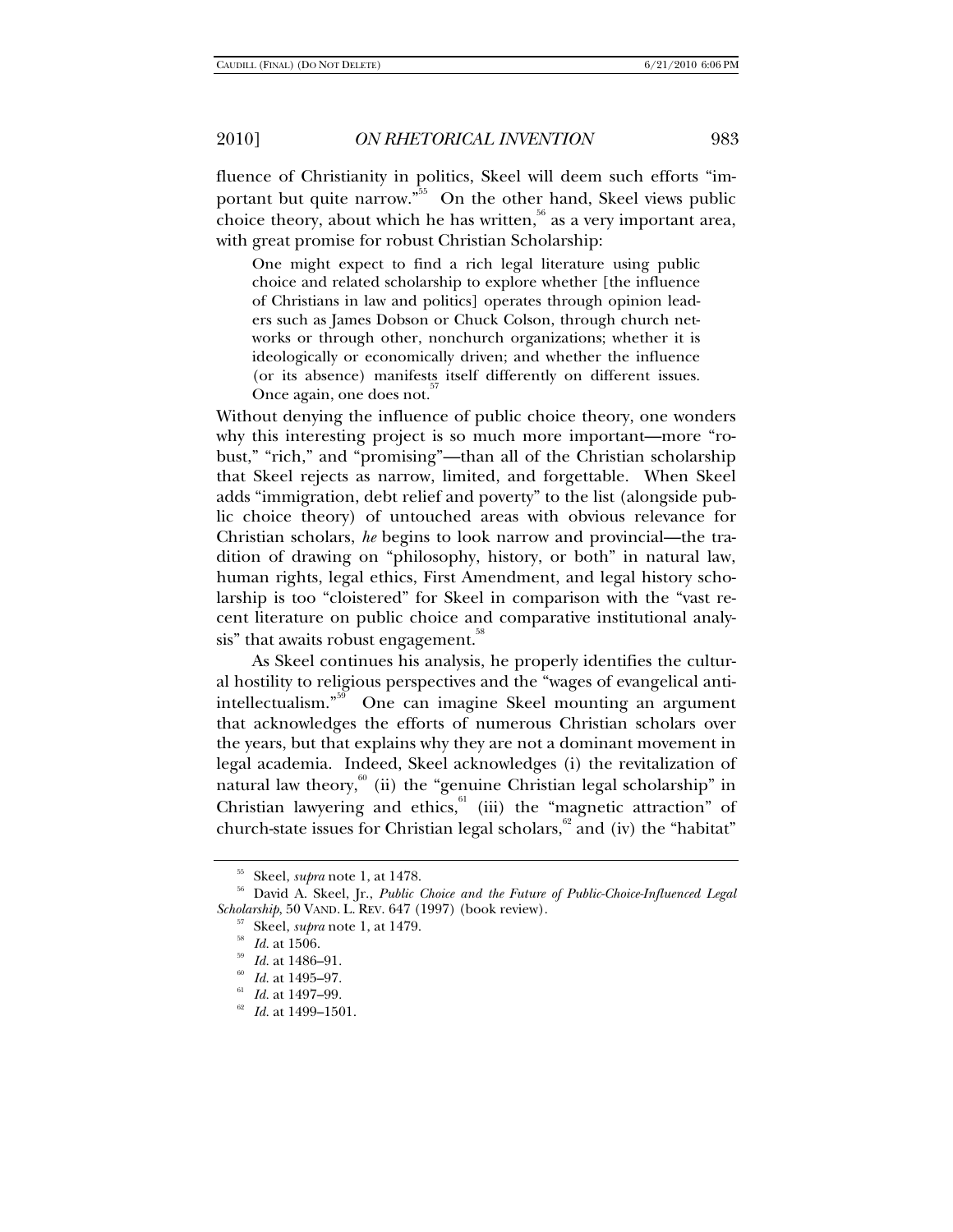of legal history.<sup>63</sup> Each category, however, is downplayed by Skeel— "theologically informed natural law scholarship" has been supposedly absent from legal scholarship until very recently; the number of Christian scholars reflecting on ethics is "small," $65$  church-state issues are too "obvious,"66 and Christian legal history is "more influential with historians than with legal scholars.<sup> $5^{67}$ </sup> As to all the "articles that feature an identifiably Christian perspective but do not fit into" the above four categories, they unfortunately are not "the basis for a serious body of Christian legal scholarship."<sup>68</sup> We wonder why, but Skeel only offers two examples, which he (for some reason) considers "the two most important kinds of articles" excluded from his survey.<sup>69</sup> First, there are articles that "use a Biblical passage or person to explore a legal issue," which, according to Skeel, are "usually . . . inspired by the law and literature movement."<sup>70</sup> Skeel's only examples from this supposed "genre" include his own article on Saul and David and the "classic article" on the parable of the Prodigal Son, the latter of which is not, in Skeel's view, Christian scholarship.<sup>71</sup> In any event, this "genre is too thin  $\ldots$  to constitute a category" for Skeel,<sup>72</sup> but we do not know why, because Skeel does not seem to have surveyed the field of Christian scholarship. The second exclusion is the field of articles that challenge prominent movements in legal scholarship.<sup>73</sup> Skeel offers three examples of good work in this area, but dismisses the (unidentified) remainder as failing "to master the literature being critiqued," and as failing to "develop a Christian theory of law against which the legal movement will be measured."<sup>74</sup> These are unsupported accusations reflecting limited bibliographical research and a strikingly arrogant attitude.

63 Skeel, *supra* note 1, at 1501.<br>
<sup>64</sup> *Id.* at 1495.<br>
<sup>65</sup> *Id.* at 1497.<br>
<sup>67</sup> *Id.* at 1502.<br>
<sup>67</sup> *Id.* at 1502.<br>
<sup>68</sup> *Id.* at 1502.

- <sup>69</sup> Skeel, *supra* note 1, at 1502.<br><sup>70</sup> *Id.*<br><sup>71</sup> *Id.* at 1509.03. 8: nn 110.11
- 

<sup>71</sup> *Id.* at 1502–03 & nn.110–11 (citing Robert A. Burt, *Constitutional Law and the Teachings of the Parables*, 93 YALE L.J. 455 (1984); David A. Skeel, Jr., *Saul and David, and Corporate Takeover Law*, *in* LITERATURE AND LEGAL PROBLEM SOLVING 151 (Paul Heald ed., 1998)).

<sup>72</sup> *Id.* at 1503. *Id. Id.* 

<sup>74</sup> *Id.*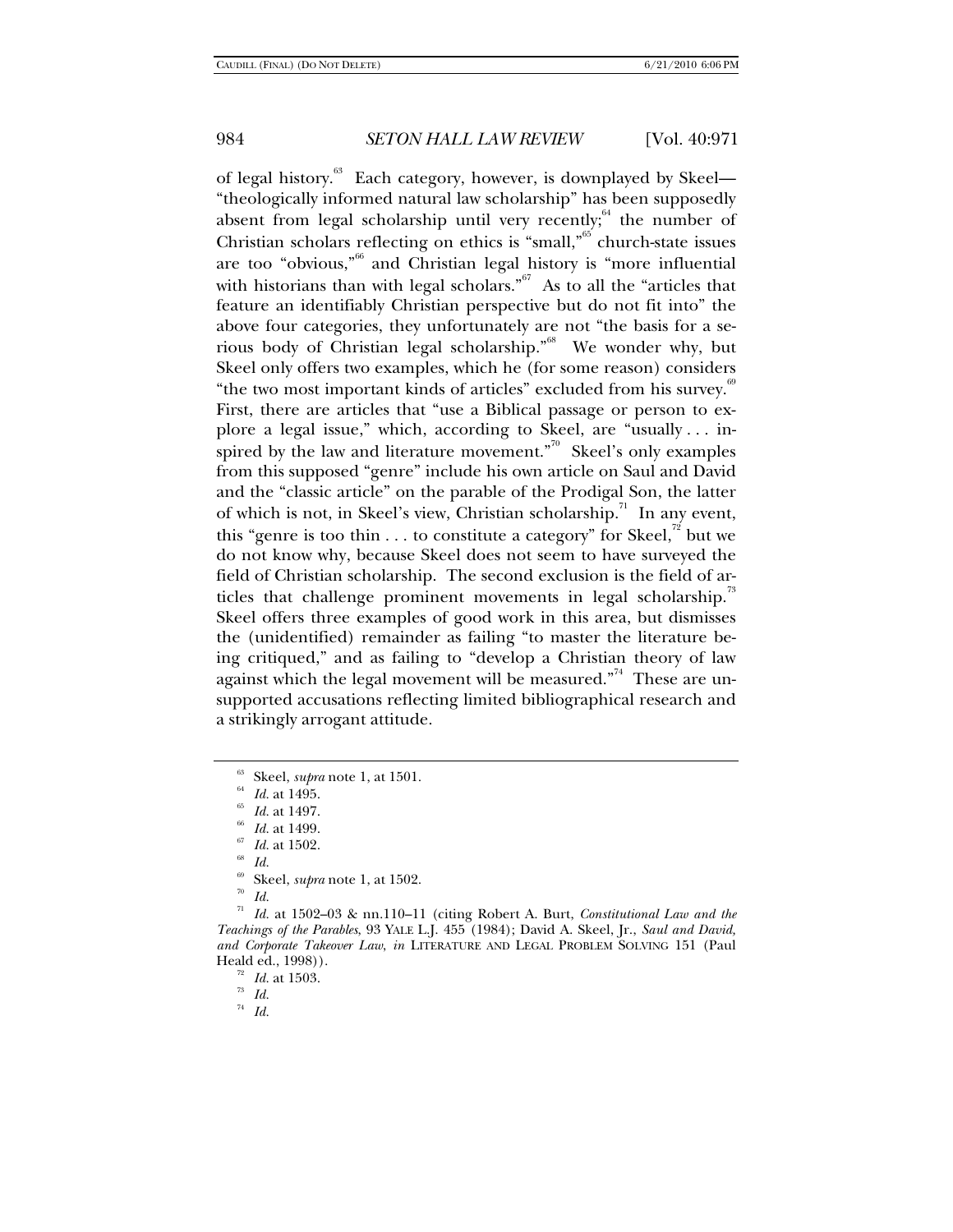In a follow-up article entitled, *The Paths of Christian Legal Scholarship*, 75 which seems to be a response to critics of *The Unbearable Lightness*, Skeel defiantly states that he fully stands by the assessment in *The Unbearable Lightness*. 76 Skeel's focus changes somewhat to the absence of Christian legal scholarship in *elite* law journals; he refers to his survey that, of course, revealed only a handful of discernible Christian writings. $\frac{7}{1}$  Then Skeel reports that he sees hope on the horizon, some promising directions, such as Christian sociological jurisprudence, historical retrieval, normative analyses, "nature of Christian influence on law," and, maybe, philosophy. $\frac{1}{2}$ <sup>8</sup> Skeel cites his own work with William J. Stuntz as two of the five examples of these encouraging trends.<sup>79</sup> But Skeel concedes that "[y]oung scholars in secular law schools still face significant disincentives" from conducting Christian scholarship *and* that it may be more difficult to place manuscripts in elite journals.<sup>80</sup> From my vantage point, it has always been difficult to place Christian scholarship in elite law journals, even for those with no disincentives. Perhaps that is why Skeel, to his surprise, did not find a lot of examples in his survey.

Returning to *The Unbearable Lightness* article, Skeel offers some examples of missed opportunities—"of roads not taken"—by Christian legal scholars.<sup>81</sup> Skeel's first example is the use of Abraham Kuyper as a starting point.<sup>82</sup> Kuyper, according to Skeel, developed "a normative Christian theory of the proper role of law generally."<sup>83</sup> Skeel then identifies Kuyper's notion of sphere sovereignty—the division of authority among separate domains such as family, church and government—as a "normative, Christian theory of politics and law."<sup>84</sup> While I agree that the suggestion of a "limited role for the state ... has obvious implications for legal doctrine" and that Kuyper was

<sup>75</sup> Skeel, *supra* note 45. 76 *Id.* at 174. Indeed, at the 2009 Seton Hall conference on religious legal theory, after the current paper was delivered, Skeel basically (in his keynote address) repeated the arguments in his "unbearable lightness" article. *See* David A. Skeel, Jr., Keynote Address at Seton Hall University School of Law Conference on Religious Legal Theory: The State of the Field (Nov. 12, 2009). Legal Theory: The State of the Field (Nov. 12, 2009).<br>
<sup>77</sup> Skeel, *supra* note 45, at 174 n.16.<br>
<sup>78</sup> See id. at 174–77.<br>
<sup>79</sup> See id. at 176 n.27.<br>
<sup>80</sup> See id. at 181.<br>
<sup>81</sup> Skeel, *supra* note 1, at 1506.<br>
<sup>82</sup> Id. at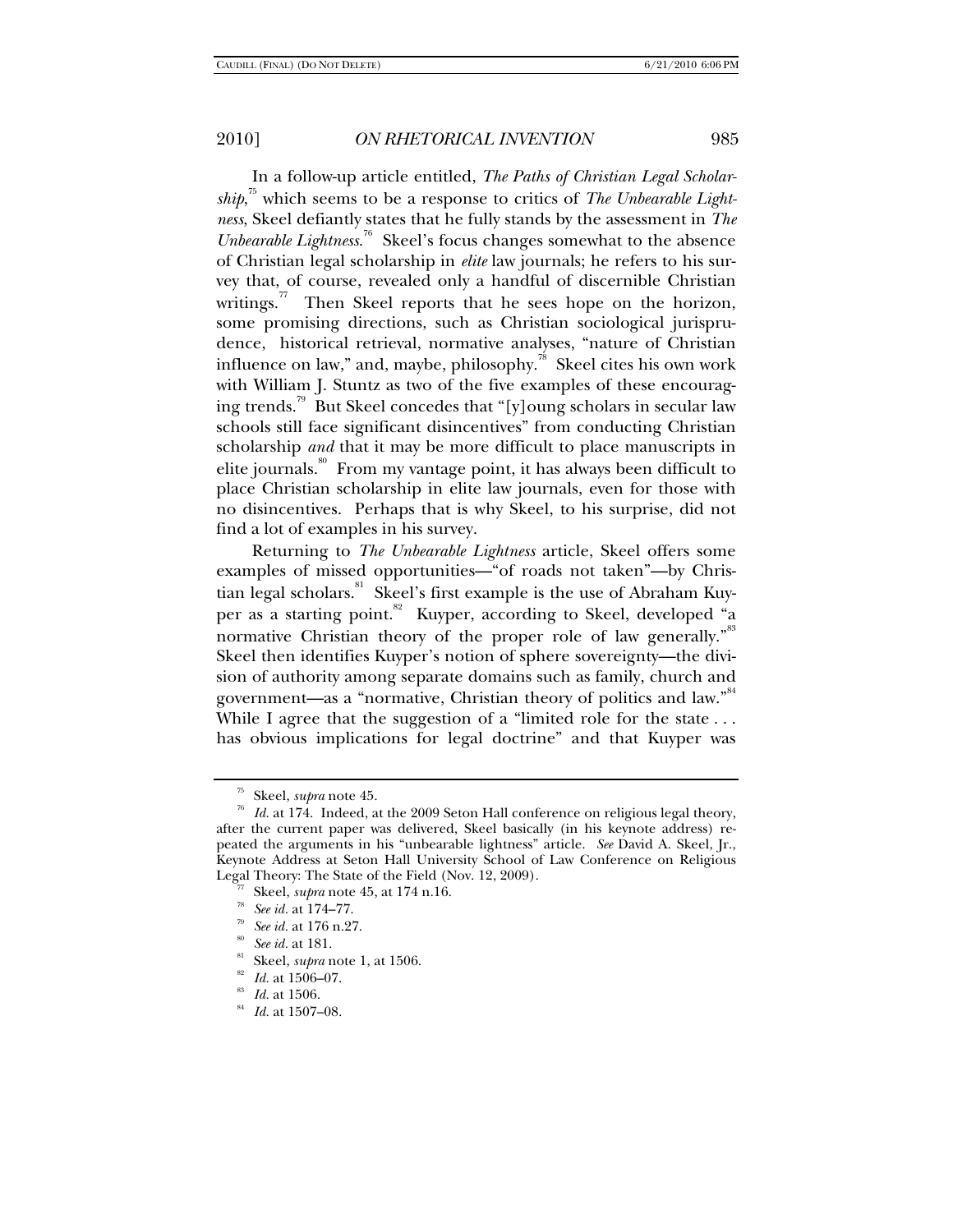"[m]ore a visionary than a systematic scholar,"85 it is *very* misleading to dismiss as insignificant the development of Kuyper's theory among Neo-Calvinist scholars as Skeel does:

Subsequent Dutch theorists attempted to draw out its implications, and a few more recent theologians and historians have underscored its potential relevance for today. But the use of [Kuyper's] work in contemporary American legal scholarship has tended to be more impressionistic than sustained, and Christian legal scholars have not employed it as a base camp for a sustained normative account.

The footnotes to this quotation are interesting because they first acknowledge Herman Dooyeweerd as Kuyper's best-known follower, and then refer to Dooyeweerd's modal philosophy, which distinguishes fourteen aspects of reality.<sup>87</sup> Skeel does not even mention that Dooyeweerd was a lawyer and a philosopher of law, and that he, far beyond Kuyper's views, developed a systematic account of law and legal categories from a Christian perspective.<sup>88</sup> Next, the footnotes concede that "several recent articles drawing on Kuyper's sphere sovereignty may foreshadow the kind of sustained treatment that the literature so far lacks."<sup>89</sup> Only one article, by Robert Cochran, is offered as an example. $90$ 

Skeel also mentions his own modest rule-of-law perspective and states that one might imagine other, very different Christian approaches both to the legal system generally and to particular legal issues. $\frac{91}{10}$  Skeel need not be so imaginative, however, as other approaches already exist, but Skeel's rhetoric of dismissiveness already cleared these approaches off the table. Other Christian legal scholars have been, according to Skeel, working in scattered outposts and

<sup>&</sup>lt;sup>85</sup> Id. at 1508.<br><sup>85</sup> Id. at 1508–09.<br><sup>87</sup> Skeel, *supra* note 1, at 1508–09 nn.130–31.<br><sup>88</sup> See generally 1 HERMAN DOOYEWEERD, ENCYCLOPEDIA OF THE SCIENCE OF LAW (Alan M. Cameron ed., Robert D. Knudsen trans., 2002) (remaining four volumes of the *Encyclopedia Van Der Rechtswetenschap* have not yet been published in English); HERMAN DOOYEWEERD, ESSAYS IN LEGAL, SOCIAL, AND POLITICAL PHILOSOPHY (John Witte, Jr. et al. eds., Albert M. Wolfers et al. trans., 1997); Alan Cameron, *Implications of Dooyeweerd's Encyclopedia of Legal Science*, *in* CONTEMPORARY REFLECTIONS ON THE PHILOSOPHY OF HERMAN DOOYEWEERD (D.F.M. Strauss & Michelle Botting eds., 2000).<br><sup>89</sup> Skeel, *supra* note 1, at 1509 n.131.<br><sup>90</sup> Id. (citing Robert F. Cochran, Jr., *Tort Law and Intermediate Communities: Calvin*-

*ist and Catholic Insights*, *in* CHRISTIAN PERSPECTIVES ON LEGAL THOUGHT, *supra* note 13, at 486). 91 *See id.* at 1509–14.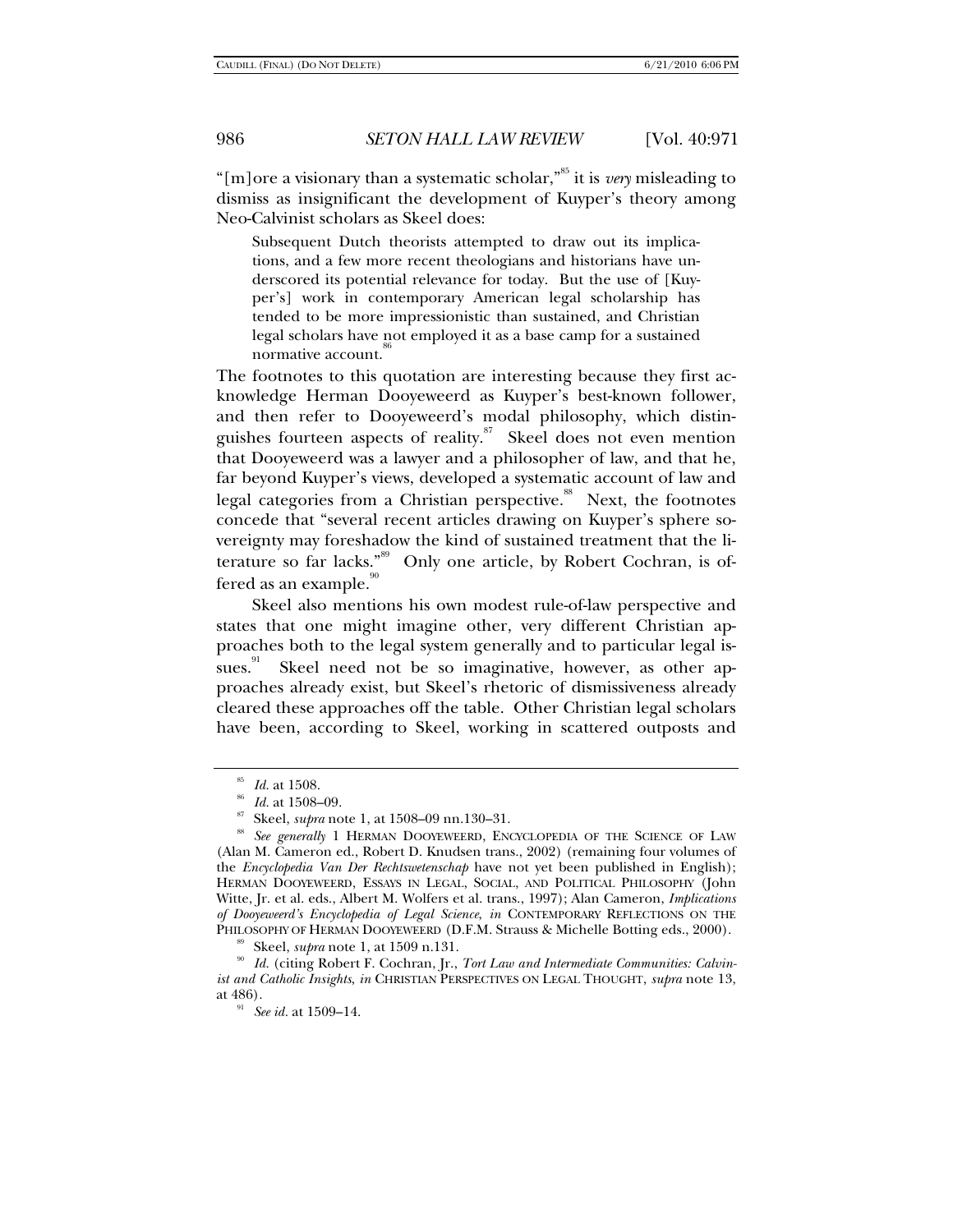producing scholarship that is not important, true, genuine, rich, serious, sustained, or adequately informed. Skeel looks forward with hope, but he looks back with blinders on. Although this makes for an exciting argument for anyone not familiar with the Christian scholarly tradition, that tradition is not as remarkably thin, shockingly narrow, or vacuous as Skeel wants readers to believe.

Skeel writes in the voice of someone who surveyed the landscape of Christian legal scholarship, but he did not. To say that Harold Berman was, in the 1970s, one of the few legal scholars who saw that religion had contemporary significance for law is simply not true.<sup>92</sup> And to limit a survey to six or eight leading law reviews is elitist and misleading, especially because Skeel is careful to explain, early in his analysis, why there might be a bias against Christian legal scholarship in elite law schools. Finding an absence there is hardly strange, surprising, or shocking.

Then there is Skeel's rhetorical habit of referring to the Keatslike "brightest star" (Mike McConnell),<sup>93</sup> the *sole* other "prominent[]" figure (Steven Smith), $94$  and "the two leading Christian legal theorists" (Michael Perry and Kent Greenawalt), <sup>95</sup> which should leave readers wondering where everyone went. Skeel actually mentions Noonan, Finnis, Glendon, Robert P. George, Hittinger, Hartigan, Collett, Yoder, Hauerwas, Shaffer, Cochran, Allegretti, Milner S. Ball, Lesnick, Gerber, Uelmen, Tuttle, Berg, Stephen L. Carter, Smolin, Modak-Truran, Davison M. Douglas, Witte, Bainbridge, and Brewbaker $^{\text{\tiny 96}}$ a bibliography of their scholarship alone would be imposing. But he fails to mention many more scholars with multiple publications in the

<sup>92</sup> *See generally, e.g.*, LYNN ROBERT BUZZARD, CHRISTIAN PERSPECTIVES ON LAW AND JUSTICE (1977); JOHN WARWICK MONTGOMERY, THE LAW ABOVE THE LAW (1975); THOMAS L. SHAFFER, ON BEING A CHRISTIAN AND A LAWYER: LAW FOR THE INNOCENT (1981); Frank S. Alexander, *Validity and Function of Law: The Reformation Doctrine of*  Usus Legis, 31 MERCER L. REV. 509 (1980); Milner S. Ball, *The Politics of God in the Maturation of the Law*, 4 GA. L. REV. 555 (1970); Michael D. Bayles, *Legislating Morality*, 22 WAYNE L. REV. 759 (1976); Richard John Neuhaus, *Law and the Rightness of Things*, 14 VAL. U. L. REV. 1 (1979); William Stringfellow, *Christianity, Poverty, and the Practice of Law*, 8 CAP. U. L. REV. 451 (1979); *supra* notes 53–54 and accompanying text (discuss-

ing symposia on law and Christianity in 1957 and 1959).<br><sup>93</sup> Skeel, *supra* note 1, at 1499.<br><sup>94</sup> Id. at 1499 n.95.<br><sup>95</sup> Id. at 1500 & n.100.<br><sup>96</sup> See id. at 1495–1504 & nn.81–85, 87–88, 93, 97–98, 105, 108, 114, 116.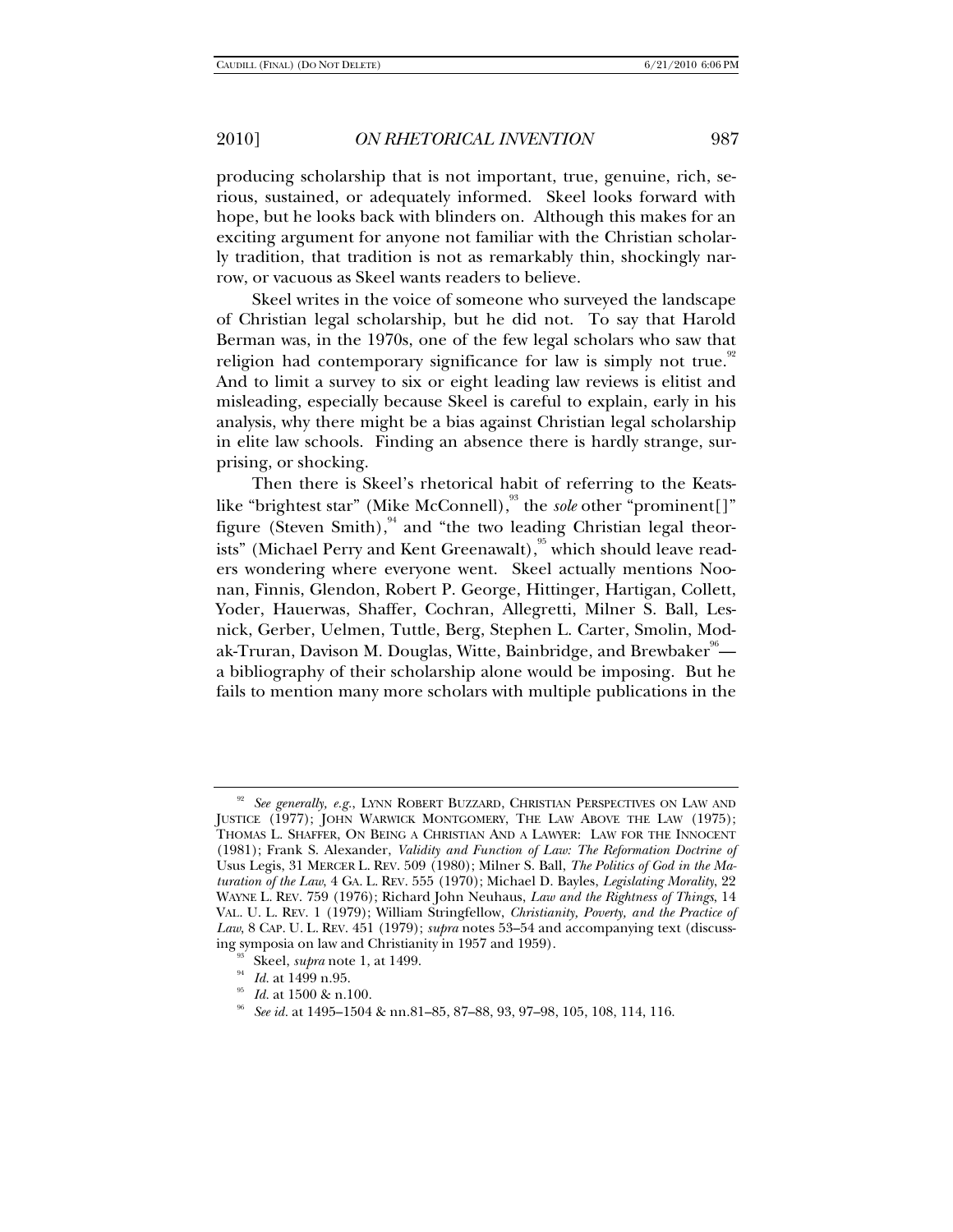field.<sup>97</sup> Even if Skeel is impliedly arguing that the others are not influential, his empirical metric is not clear.

When discussing the law and literature movement elsewhere, Skeel is just as limited in his representation of that field. He cites a highly dismissive article by Jane Baron, which is interesting not only because Skeel shares her style, but also one of her metrics—does law and literature have a single theory?<sup>98</sup> Hence Skeel's establishment of a "test" that must be met by Christian scholars to ensure uniformity in the enterprise.

Let us be clear: if Skeel is going to do a survey-type article to prove the relative absence of Christian legal scholarship, then he needs to consult the literature. And Skeel cannot escape that responsibility by defining Christian legal scholarship in a way that eliminates much of it or by using words like "informed" or "sustained treatment" to minimize the efforts of numerous Christian legal scholars. If the argument is that Christian scholarship does not meet Skeel's standard, then Skeel should make that argument and defend that standard. But Skeel should not pretend to do a survey. For example, as to scholarship inspired by Kuyper and neo-Calvinism, it is not only sphere sovereignty that Christian scholars have used. Dooyeweerd's critique of secular-faith systems is just as Kuyperian, just as inspira-

<sup>&</sup>lt;sup>97</sup> In no particular order, and without being exhaustive, Lyman Johnson, Samuel Calhaun, Andrew McThenia, William Stringfellow, C. Scott Pryor, Lynn Buzzard, Frank S. Alexander, Timothy Hall, Doug Kmiec, Michael Perry, Patrick Brennan, Richard Garnett, Gerald V. Bradley, Elizabeth Mensch, Harold Vogel, John Whitehead, Randy Lee, George Fletcher, Ed Gaffney, Jack Sammons, Herbert Titus, Chris Wolfe, Philip Johnson, Michael Schutt, Jeff Brauch, Michael Beaty, Paul Zwier, Michael

<sup>&</sup>lt;sup>98</sup> See David A. Skeel, Jr., *Lawrence Joseph and Law and Literature*, 77 U. CIN. L. REV. 921 (2009). Skeel adopts the characterization of the law and literature enterprise that Jane Baron presented in *Law, Literature, and the Problems of Interdisciplinarity*, 108 YALE L.J. 1059 (1999). *See* Skeel, *supra*, at 926 n.30. For a critique of Professor Baron's negative evaluation of the law and literature movement, including her view that there is no movement (because of deep divisions), see David S. Caudill, *Law-and-Literature, Literature-and-Science, and Enhancing the Discourse of Law/Science Relations*, 27 J. LEGAL PROF. 1, 8–12 (2003). Skeel's presumptiveness in establishing a "simple test for Christian legal scholarship," with two criteria that "must" be satisfied seems obliquely related to his negative assessment of (unnamed) scholars engaged in Christian critiques of prominent legal movements for their failure to develop a Christian theory of law against which the prominent movement can be measured. Skeel, *supra* note 1, at 1503–04 ("The reason for exclusion can be summed up in the adage, 'it takes a theory to beat a theory.'").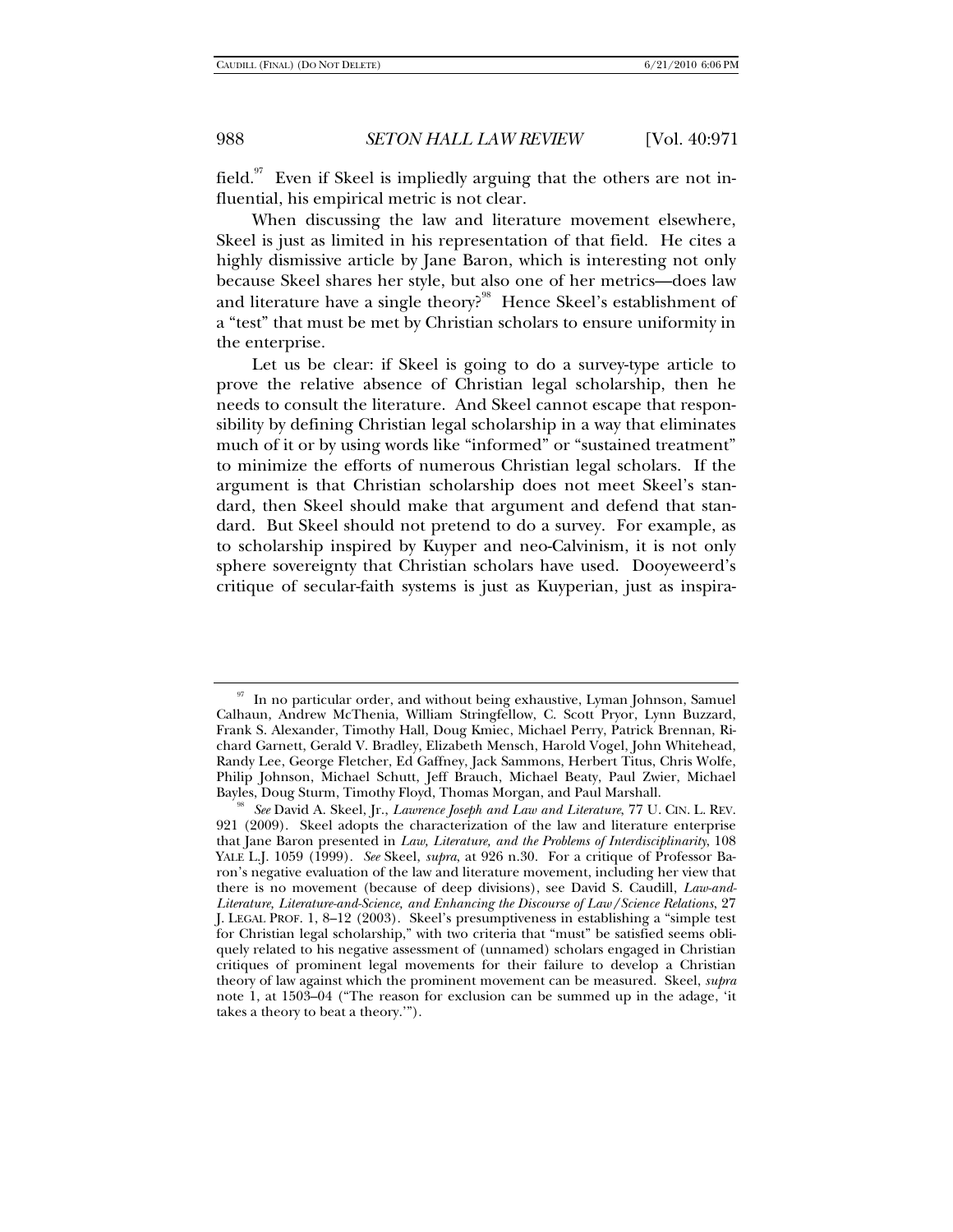tional, and just as important for Christian legal theory as is sphere sovereignty.

In conclusion, I should mention three qualifications to my argument that Skeel presents a misleading picture of the state of the field of Christian legal scholarship:

First, I am not arguing that Christian legal scholarship is a major force in American law and legal theory—it is not. Indeed, Robert Cochran, Michael McConnell, and Angela Carmella, nearly ten years ago, delivered an assessment that presaged Skeel's report:

[T]here is a strange silence on the part of Jesus' own followers. Where can one hear the expression of Christian perspectives on law and legal theory? There are . . . surprisingly few books or articles applying the gospel of Jesus Christ, other than in a few specialized areas like legal ethics and church-state law.<sup>1</sup>

Agreeing with Cochran, Harold Berman at that time stated, "With rare exceptions, American legal scholars of Christian faith have not, during the past century, attempted to explain law in terms of their faith."<sup>101</sup> (On the other hand, Berman concedes that "in the 1980s") and 1990s, a number of Christian legal scholars have come out of the closet," and he mentions the Christian Legal Society, *The Journal of Law and Religion*, and the law and religion programs at some law schools—like Emory—as examples.<sup>102</sup>) There is a bit of hyperbole in these assessments, both of them appearing at the outset of *Christian Perspectives on Legal Thought* in order to advertise the uniqueness of the project. More importantly, these assessments were made ten years ago, and were accompanied neither by the dismissiveness that characterizes Skeel's representation of the field nor the pretense of doing a survey. A lot has happened in the last ten years.<sup>103</sup>

See generally, e.g., H.J. VAN ELKEMA HOMMES, MAJOR TRENDS IN THE HISTORY OF LEGAL PHILOSOPHY (1979); David S. Caudill, *A Calvinist Perspective on the Place of Faith in Legal Scholarship*, *in* CHRISTIAN PERSPECTIVES ON LEGAL THOUGHT, *supra* note 13, at 307; Paul Zwier, *Looking to "Ground Motives" for a Religious Foundation for Law*, 54

<sup>&</sup>lt;sup>100</sup> Introduction, *supra* note 50, at xviii.<br><sup>101</sup> Harold Berman, *Foreword* to CHRISTIAN PERSPECTIVES ON LEGAL THOUGHT, *supra*<br>note 13, at xi, xi.

<sup>&</sup>lt;sup>102</sup> Id. at xii.<br><sup>103</sup> See supra notes 13–43 (citing numerous works published between 2000 and 2009).